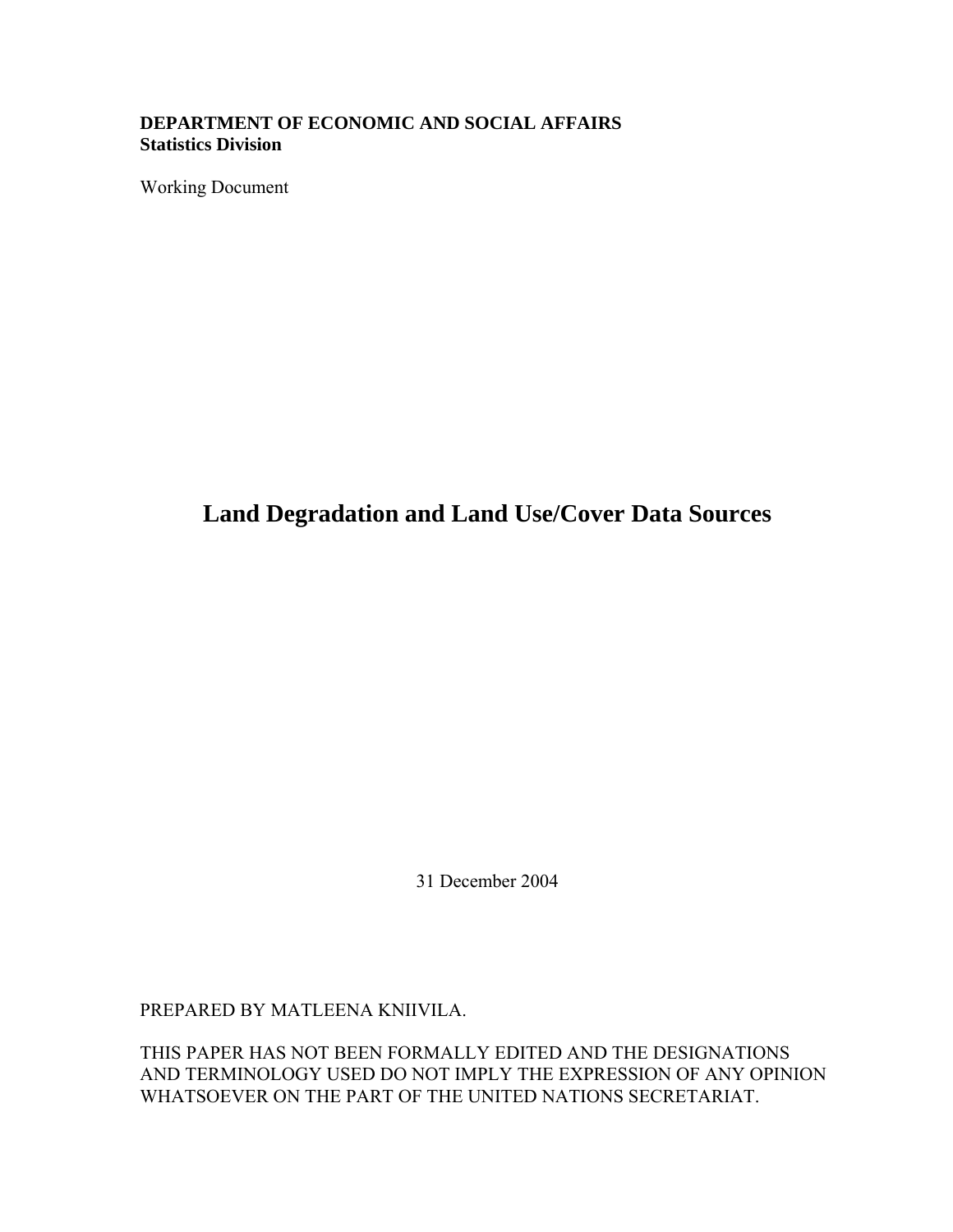### **CONTENTS**

| $\mathbf{1}$            |       |                                                                               |  |
|-------------------------|-------|-------------------------------------------------------------------------------|--|
| $\overline{2}$          |       |                                                                               |  |
| 2.1                     |       |                                                                               |  |
|                         | 2.2   |                                                                               |  |
|                         | 2.3   |                                                                               |  |
|                         | 2.3.1 |                                                                               |  |
|                         | 2.3.2 |                                                                               |  |
|                         | 2.3.3 |                                                                               |  |
|                         | 24    |                                                                               |  |
|                         | 2.4.1 |                                                                               |  |
|                         | 2.4.2 |                                                                               |  |
|                         | 2.4.3 |                                                                               |  |
|                         | 2.5   |                                                                               |  |
|                         | 2.6   |                                                                               |  |
|                         | 2.7   | Study by H.E. Dregne and Nan-Ting Chou (1992) (published by Texas Tech.       |  |
|                         |       |                                                                               |  |
|                         | 2.8   | Study on land degradation in South Asia by FAO, UNEP and UNDP (1994). 10      |  |
|                         | 2.9   |                                                                               |  |
|                         | 2.9.1 |                                                                               |  |
|                         | 2.9.2 |                                                                               |  |
|                         | 2.10  |                                                                               |  |
|                         | 2.11  |                                                                               |  |
|                         | 2.12  | IGBP/IHDP LUCC and GOLD/GOFC project for Millennium Ecosystem                 |  |
|                         |       | Assessment: Synthesis on the main areas of land-cover and land-use change  12 |  |
|                         | 2.13  |                                                                               |  |
| 2.13.3                  |       |                                                                               |  |
|                         |       |                                                                               |  |
|                         |       | National Aeronautics and Space Administration's (NASA) Land Cover             |  |
|                         |       |                                                                               |  |
| $\overline{\mathbf{3}}$ |       |                                                                               |  |
|                         | 3.1   |                                                                               |  |
|                         | 3.2   |                                                                               |  |
|                         |       |                                                                               |  |
|                         | 3.2.2 |                                                                               |  |
|                         | 3.2.3 |                                                                               |  |
|                         | 3.3   |                                                                               |  |
|                         | 3.4   |                                                                               |  |
|                         | 3.5   | Moderate Resolution Imaging Spectroradiometer (MODIS) MOD12 Land              |  |
|                         |       | Cover and Land Cover Dynamics Products (University of Boston, NASA) 17        |  |
|                         | 3.6   |                                                                               |  |
|                         | 3.7   | NASA Goddard Institute for Space Studies (GISS) datasets 18                   |  |
|                         | 3.8   | Global Lakes and Wetlands Database (GLWD) (University of Kassel and           |  |
|                         |       |                                                                               |  |
|                         | 3.9   | Corine Land Cover Database (European Environment Agency) 19                   |  |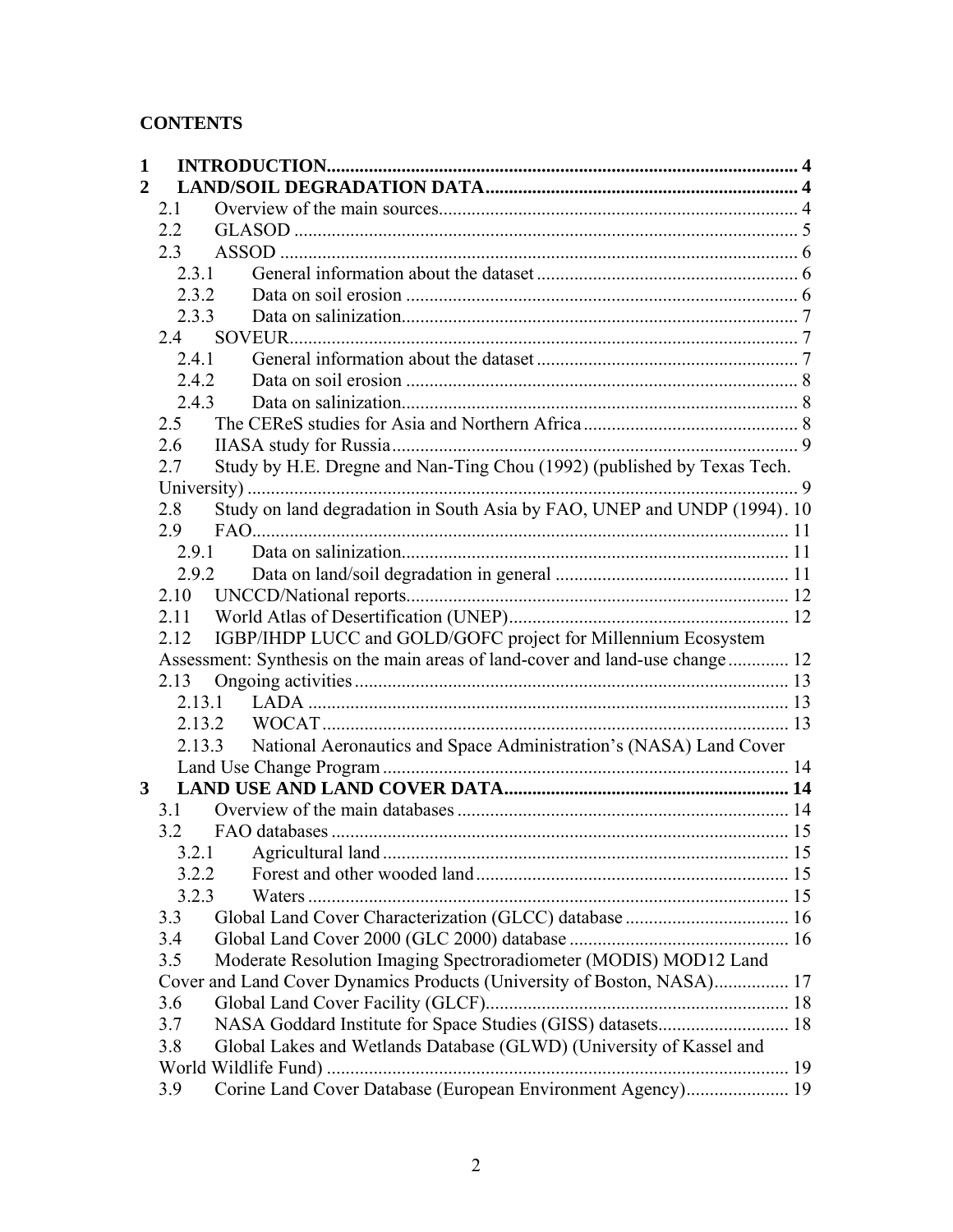|                | 3.10 Pan-European Land Use and Land Cover Monitoring project (PELCOM)  20 |  |
|----------------|---------------------------------------------------------------------------|--|
|                | 3.11 Africover, Global Land Cover Network (GLCN) and Land Cover           |  |
|                |                                                                           |  |
|                |                                                                           |  |
| $\overline{4}$ |                                                                           |  |
| $\mathbf{5}$   |                                                                           |  |
|                |                                                                           |  |
|                |                                                                           |  |
|                |                                                                           |  |
|                |                                                                           |  |
|                |                                                                           |  |
|                |                                                                           |  |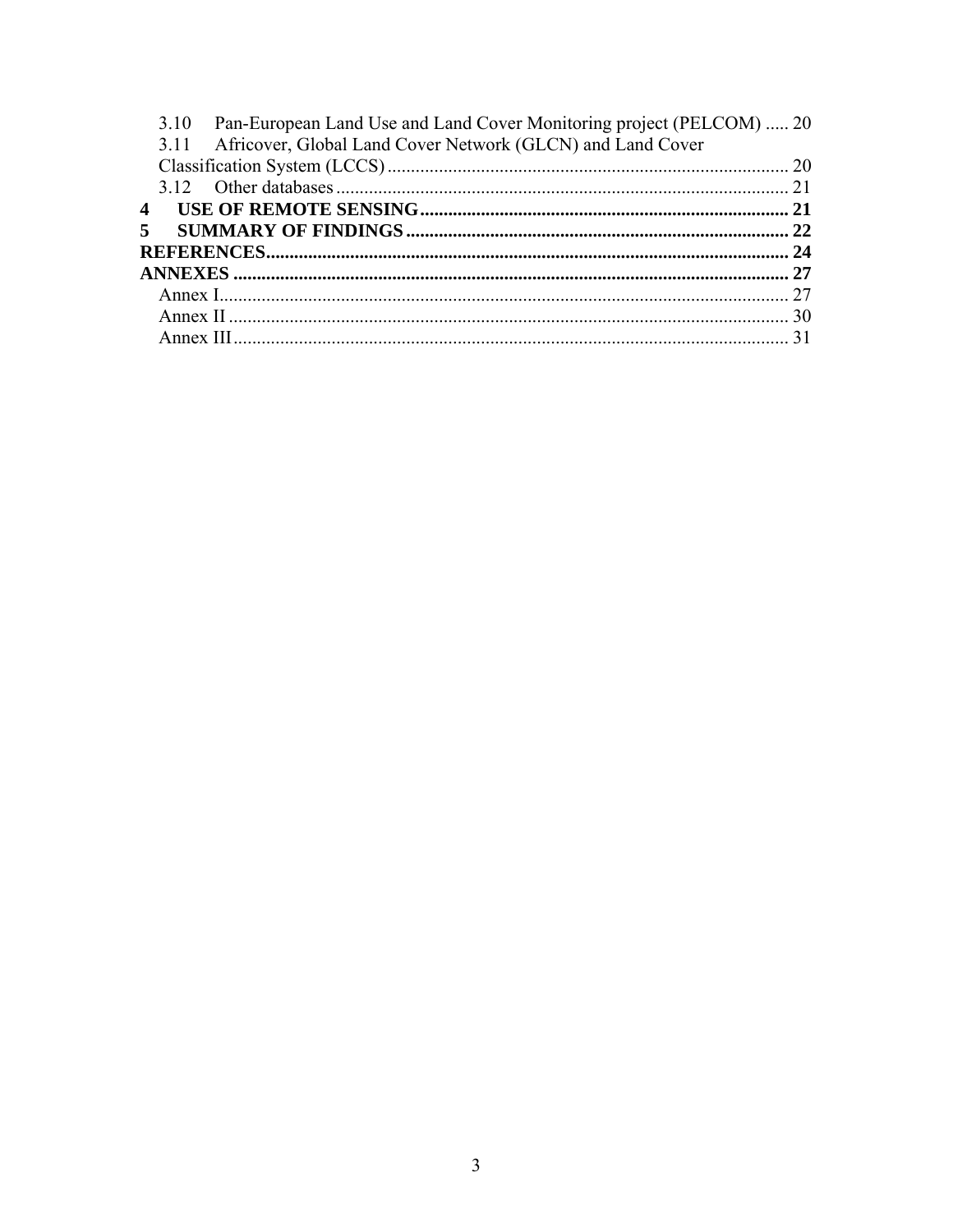# **1 INTRODUCTION**

The United Nations Statistics Division (UNSD) collects environmental data from the countries biennially with the help of the Questionnaire on environment statistics (http://unstats.un.org/unsd/environment/questionnaire2004.htm). The "Land" section of the questionnaire asks for national data on land use/land cover and land degradation. This report examines the global availability of country level land degradation and land use/cover data that could be used to complement questionnaire responses and to assist the UNSD in data validation. Any judgments related to the usability of existing data sources are made from that point of view. The report is made publicly available, since it can serve as a useful synopsis for other purposes.

Chapter 2 of this report provides first a short overview of the most important land degradation data sources (emphasis on soil degradation) and then presents each of them in more detail. Chapter 3 follows the same structure for land use/cover data. Each chapter also includes references to related internet pages and reports providing the data. Chapter 4 discusses the current use of remote sensing in land degradation and land cover/use assessments. Chapter 5 summarizes the findings of the paper.

# **2 LAND/SOIL DEGRADATION DATA**

### *2.1 Overview of the main sources*

The Global Assessment of Human Induced Soil Degradation (GLASOD) (1990) by the International Soil Reference and Information Centre (ISRIC), currently World Soil Information (www.isric.org), is the first world-wide assessment of soil degradation and is currently the only uniform global source of land degradation data (FAO 2000). After GLASOD there have been some regional studies, such as "the Assessment of the Status of Human-induced Soil Degradation in South and South East Asia" (ASSOD) (van Lynden and Oldeman 1997, also on www.isric.org), "Degradation of the drylands of Asia" (Kharin et al. 1999), "Digital Geo-referenced database of soil-degradation in Russia" (Stolbovoi and Fischer 1997, http://www.iiasa.ac.at/Publications/Catalog/PUB AUTHOR Stolbovoi, V.html) and "Soil degradation in Central and Eastern Europe" (van Lynden 2000, http://www.isric.nl/Docs/SOVEUR\_Rep2000\_05.PDF). Some regional results of GLASOD have also been published. Furthermore, the World Atlas of Desertification (Middleton and Thomas 1997) includes some readily available country level data on desertification. The Land Degradation Assessment in Drylands project (LADA) will provide more land degradation data in the future.

In addition to these global and regional studies, there are several studies for individual countries (e.g. for South Africa, Zimbabwe, Russia, Brazil, Colombia) available. The joint programme of the Land Use and Land Cover Change Project (LUCC) and the Global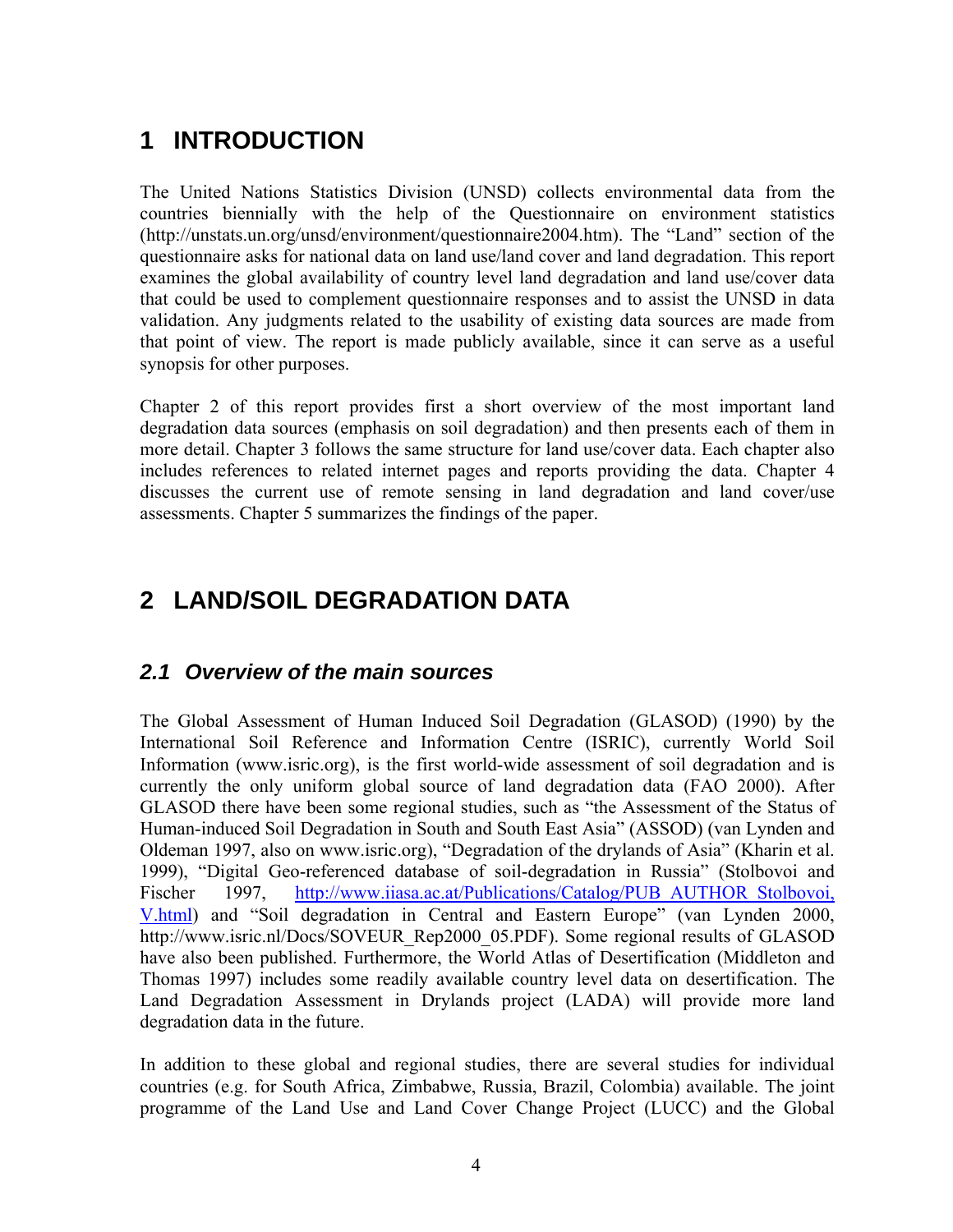Observation of Forest Cover Project (GOFC) produced a synthesis of the existing data on the main areas affected by land cover change during the last twenty years. The study also provides information on the main areas of degraded land in the drylands and hyper-arid zones of the world. The results of the study and the descriptions of country level data used are presented in Lepers (2003) and on the Internet at http://www.geo.ucl.ac.be/LUCC/ lucc.html (check also Annex I of this report). The project is a part of the Millennium Ecosystem Assessment.

### *2.2 GLASOD*

The GLASOD project produced a world map of soil degradation at an average scale of 1:10M. The map was originally produced for the 1992 United Nations Conference on Environment and Development (UNCED). Following the conference, the map was digitized and stored in GIS format with attribute database and supplementary statistics on the extent and degree of degradation. GLASOD was based on expert assessments and input from more than 250 soil and environmental scientists.

GLASOD characterized the actual status of soil degradation by mapping the degree to which the soil was degraded, the percentage of the mapped area affected, the apparent rapidity of the soil degradation process estimated over the past five to 10 years and the kind of physical human intervention that was causing soil degradation (Oldeman et al. 1991). Areas affected by human-induced soil degradation were defined as regions where "the balance between the attacking forces of climate and the natural resistance of the terrain against these forces has been broken by human intervention, resulting in a decreased current and/or future capacity of soil to support life" (Oldeman et al. 1991). According to the GLASOD guidelines (Oldeman 1988) this definition excludes soil degradation occurrences "that have occurred in the past as a result of geologic events or under past climatic conditions, such as the rising of mountain chains, volcanic eruptions, the melting of glaciers, rising and subsiding of ocean levels, etc.", i.e. degradation that is not caused by human beings. Soil degradation severity (low, medium, high and very high) is calculated in GLASOD by combining the degree of degradation (light, moderate, strong, extreme) with its relative extent (per cent of a mapping unit affected:  $0.5\%$ ,  $6.10\%$ ,  $11-25\%$ ,  $26.50\%$ , and  $>50\%$ ). The degree of degradation is defined in terms of reductions in land productivity (FAO 2000). A total of 12 degradation types are recognized and mapped, e.g. water erosion (loss of topsoil and terrain deformation), wind erosion (loss of topsoil, terrain deformation, overblowing) and salinization. For more details about methodology or definitions consult Oldeman et al. (1991) or FAO (2000).

The results of GLASOD have been widely cited and the study is one of the core studies in soil degradation research. The study has certain limitations such as its small scale, which restricts the use of the data for national breakdowns, (see e.g. ISRIC homepages, www.isric.org) and its age. Being based on expert judgment, the study may be subjective as well. So far, GLASOD is the best source of global soil degradation data.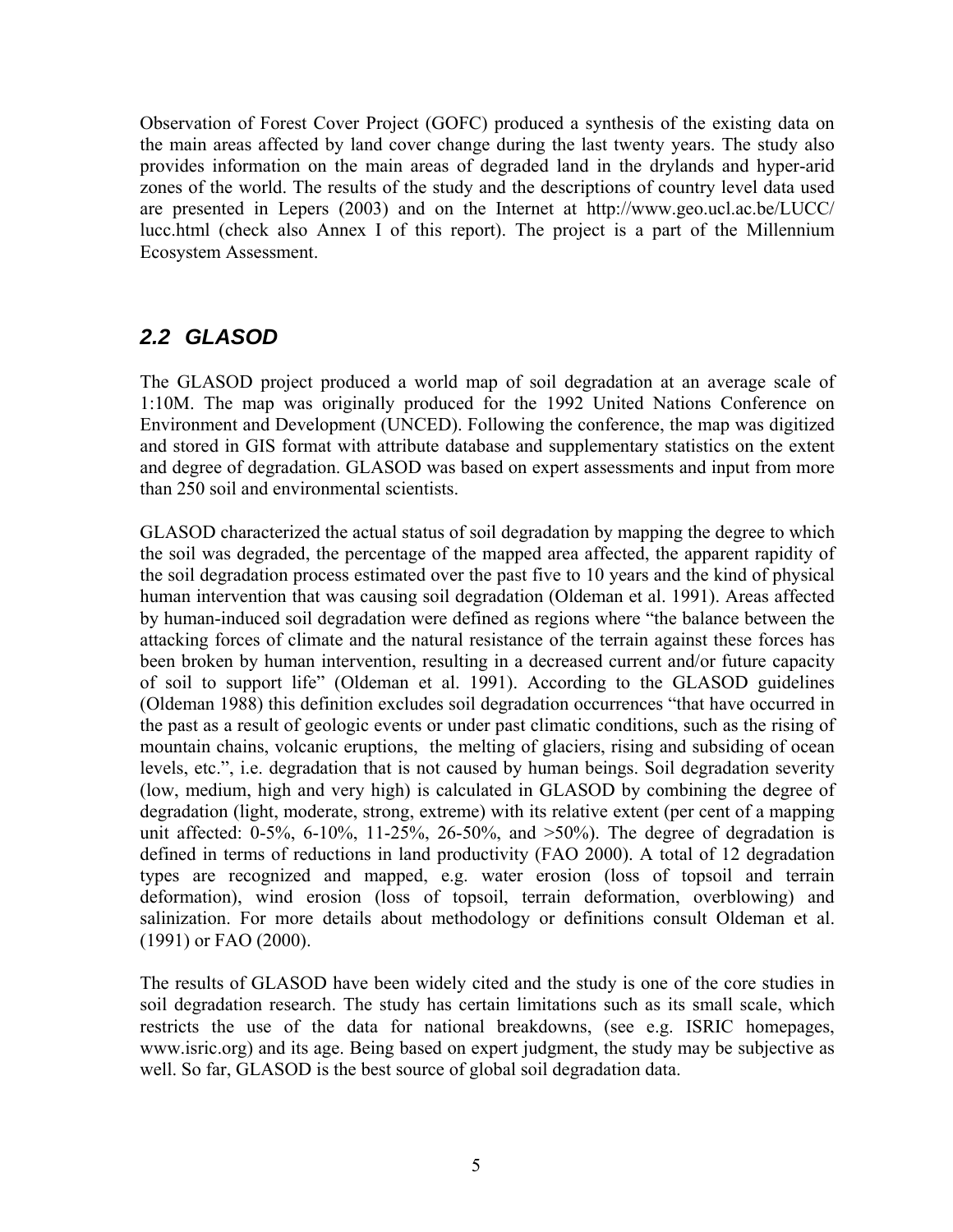A digital version of GLASOD maps is available through ISRIC (www.isric.org). Country level GLASOD data (not including subtypes of degradation) is provided by FAO. For more details see chapter 2.9.

## *2.3 ASSOD*

### **2.3.1 General information about the dataset**

The Assessment of the Status of Human-Induced Soil Degradation in South and South East Asia (ASSOD) (1997), which is also made by ISRIC, is a follow-up activity of GLASOD. The same methodology, slightly refined, was used on a more detailed scale (1:5M) for South and Southeast Asia. The study provides data for 17 countries and includes data on several degradation types including water and wind erosion and their subtypes (e.g. loss of topsoil and terrain deformation, million hectares) and the dominant subtypes of chemical deterioration (including salinization). Compared to GLASOD, the ASSOD study is more detailed and thus also more accurate. A comparison of the studies is presented in van Lynden and Oldeman (1997). The ASSOD report, including the data, is available on the Internet (http://lime.isric.nl/Docs/ASSODEndReport.pdf).

In the ASSOD study the degree of soil degradation is expressed in all degradation subtypes in qualitative terms *as an impact on productivity* (negligible, light, moderate, strong, extreme impact). Classification is based on estimation of the *changes* in productivity and also takes the level of management into consideration. *Changes in productivity* are expressed in relative terms, i.e. the current average productivity compared to the average productivity in the non-degraded situation (or non-improved, where applicable) and in relation to inputs. More details of the definitions can be found in van Lynden and Oldeman (1997).

Similar to the GLASOD study, ASSOD covers only human-induced soil degradation. This differs somewhat from the definition used in the UNSD questionnaire. In practice, experts had some difficulties distinguishing human-induced degradation from natural degradation when conducting research for ASSOD. How these difficulties impacted the estimates is not clear. Furthermore, some degradation types reported in ASSOD, such as wind and water erosion or their subtypes, may be overlapping and cannot be added up. Therefore, aggregated figures do not accurately represent the total area affected by erosion.

### **2.3.2 Data on soil erosion**

In ASSOD, both water erosion and wind erosion are divided into two subtypes: loss of topsoil and terrain deformation. The importance of off-site effects is also estimated. A loss of topsoil by sheet erosion/surface wash or by wind action is defined as "a decrease in depth of the topsoil layer (A horizon) due to more or less uniform removal of soil material by run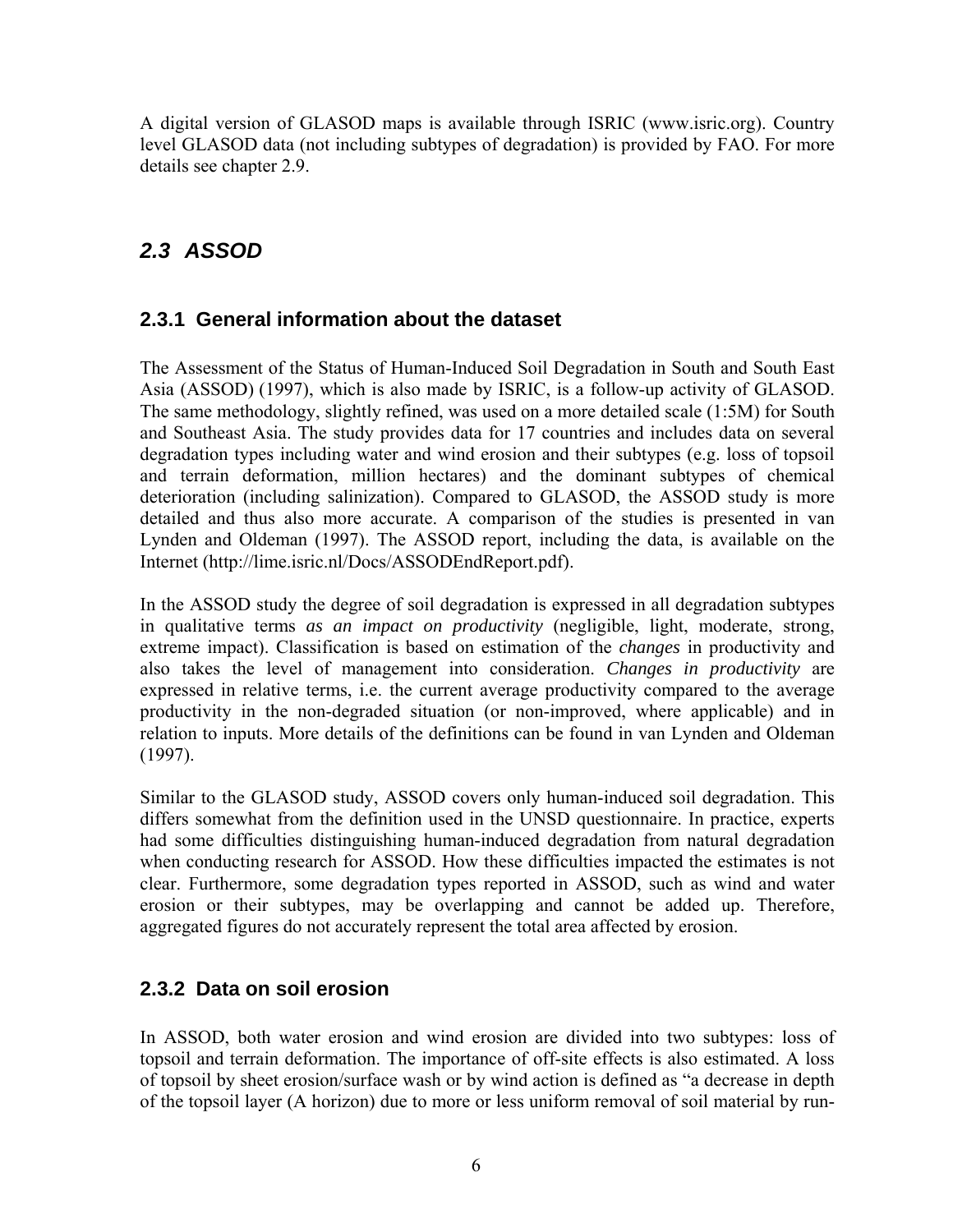off water/by wind." Terrain deformation caused by water is defined as "an irregular displacement of soil material (by linear erosion or mass movements) causing clearly visible scars in the terrain." Terrain deformation by wind is "an irregular displacement of soil material by wind action, causing deflation hollows, hummocks and dunes."

### **2.3.3 Data on salinization**

Salinization/alkalinization is defined as a net increase of the salt content of the (top)soil leading to a productivity decline (mill. ha). Salinization is one of the subtypes of chemical deterioration. More details can be found in van Lynden and Oldeman (1997).

## *2.4 SOVEUR*

### **2.4.1 General information about the dataset**

The "Soil degradation assessment in Central and Eastern Europe" (carried out in 1997-2000 as a part of "the Mapping of Soil and Terrain Vulnerability in Central and Eastern Europe" project (SOVEUR), conducted by ISRIC and FAO, used a slightly modified GLASOD methodology that focused on diffuse pollution. The study also includes data on water and wind erosion and salinization. Several other types of human-induced degradation are also examined. The status of degradation is evaluated both in terms of the type and intensity of the process (degree) as well as the impact of degradation on various soil functions (scale: negligible, light, moderate, strong, extreme). The impact of degradation is assessed as a combination of the change in productivity (current average productivity compared to the average productivity in the non-degraded or non-improved situation) and the level of management (high, medium, low).

The development of the database was based on 1:2.5 M scale physiographic map and on experts' estimates. The results of the study, which includes data on 13 countries are published in van Lynden (2000) (http://www.isric.nl/Docs/SOVEUR\_Rep2000\_05.PDF). The results of the whole SOVEUR project are available on CD-ROM (no. 10 in FAO's Land and Water Media Series).

SOVEUR provides more information on the overlapping degradation types (compared to ASSOD), and makes it possible to add up different (sub)types of water and wind erosion. This has to be done using the more detailed original SOVEUR data, not data presented in the SOVEUR publication.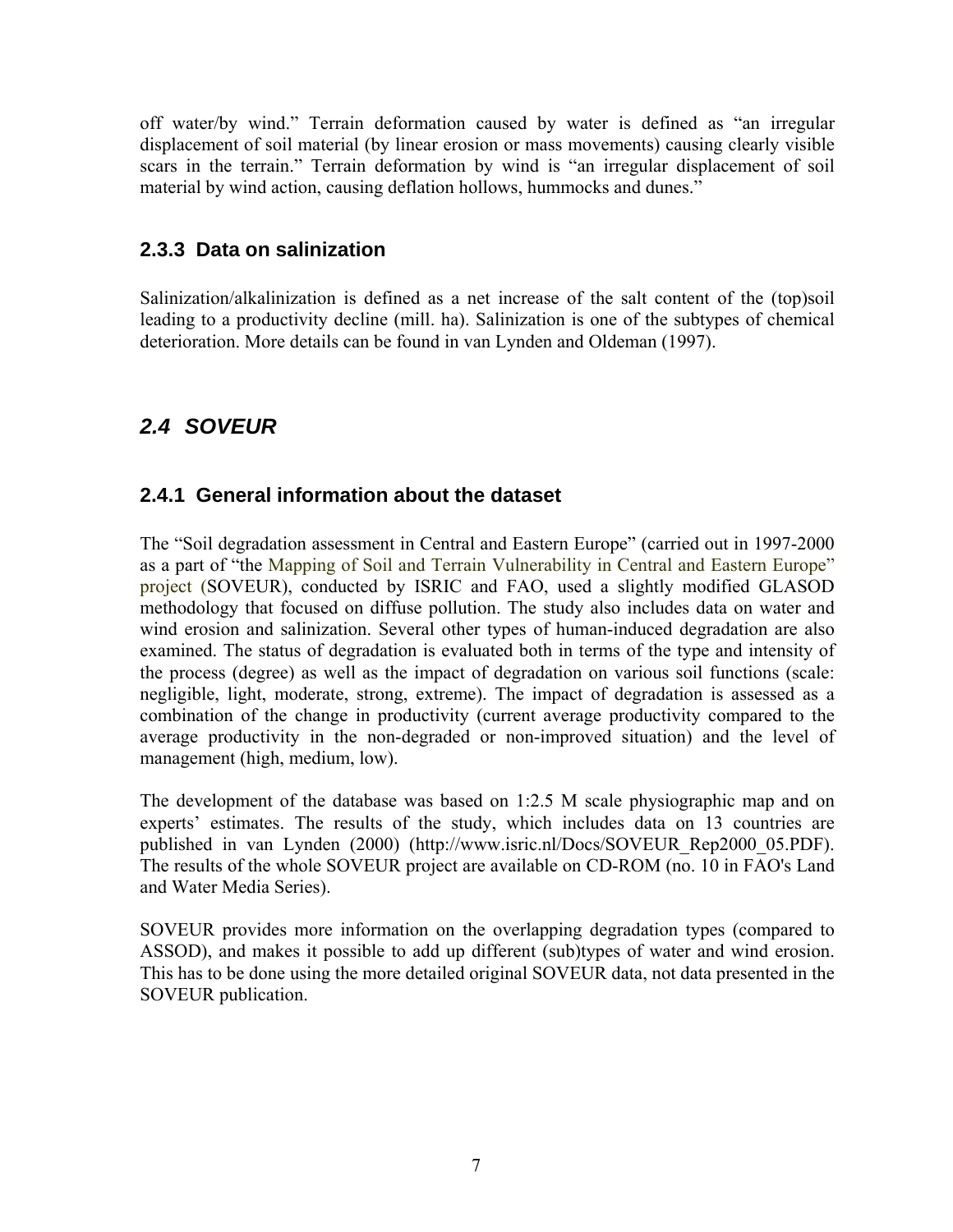### **2.4.2 Data on soil erosion**

Water and wind erosions are divided into three classes: loss of topsoil, terrain deformation and off-site effects. SOVEUR definitions are similar to the ASSOD definitions. More detailed descriptions can be found in Van Lynden (1997, also on ISRIC web-page).

### **2.4.3 Data on salinization**

 $\overline{a}$ 

Salinization/alkalinization is one form of chemical deterioration. It is described as "a net increase of the salt content of the (top) soil leading to a productivity decline". It can be further divided into inland salinization, intrusion of seawater and alkalinization (Van Lynden 1997, also on ISRIC web-page). The data in the report are not that detailed.

### *2.5 The CEReS studies for Asia and Northern Africa*

The Center for Environmental Remote Sensing (CEReS) examined degradation of drylands of Asia (Kharin et al. 1999) and Northern Africa (Kharin et al. 2004) using e.g. satellite imagery. Both studies are regional and the publications do not provide any new country level information (even if the regional data are relatively detailed), but they provide some country level data based on other studies<sup>1</sup>. The digital data for the degradation map of Asia ("Desertification Map of the Drylands of Asia") produced by CEReS is available online (http://www.cr.chiba-u.jp/database.html). The map distinguishes land degradation (vegetation degradation, water erosion, wind erosion, salinization of irrigated soil, waterlogging of rangeland, and salinization of dried up sea floor) in different land use types (forest, rangeland, agriculture, etc.). The degree of degradation is defined using three degree scales (slight, moderate and severe/very severe). The scale of the map is 1:10 000 000 and the satellite imagery data is from years 1992-1994. The assessment of degradation covers only the drylands and semi-drylands of Asia and excludes also certain areas like bogs, bare land and stones, mountains, moving sand and extra-arid lands. CEReS also provides several land cover datasets (e.g. AARS Asia 30-second Land Cover Data Set with Ground Truth Information, AARS Global 4-minute Land Cover Data Set with Ground Truth Information, Global Land Cover Ground Truth (GLCGT) Database). Land cover datasets provide data on several different land cover classes such as forest types, grass crops, bare ground, water, built-up areas and wetlands. Further analyses are needed before degradation or land cover data produced by CEReS can be used for UNSD purposes.

<sup>&</sup>lt;sup>1</sup> The data are from several different years and estimates of accuracy or methodologies of these studies are not provided.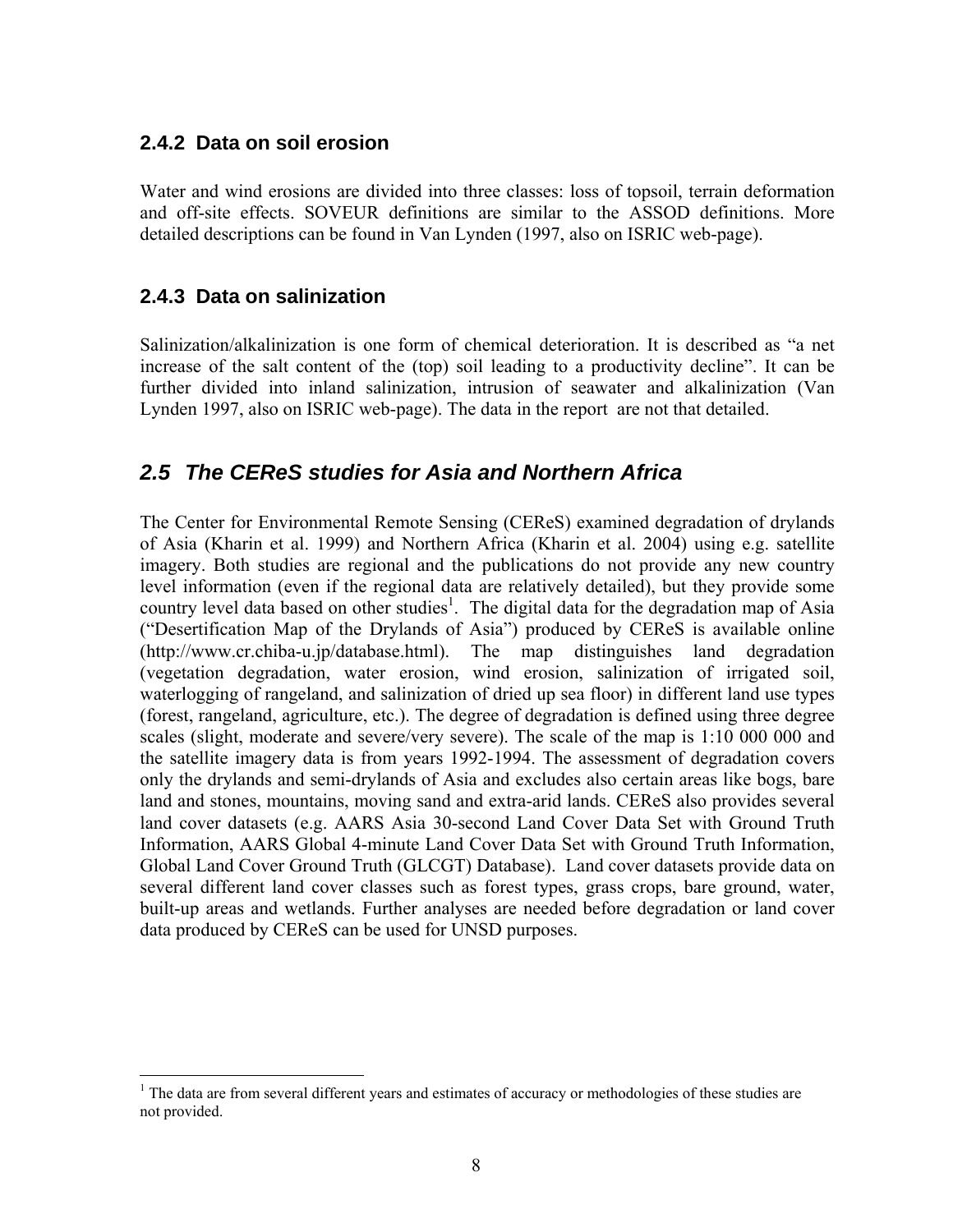## *2.6 IIASA study for Russia*

The International Institute for Applied Systems Analysis (IIASA) created a geo-referenced database for the former USSR. Some results concerning soil degradation in Russia are published in the IIASA Interim Report (Stolbovoi and Fischer 1997). The report is also available Online (http://www.iiasa.ac.at/Publications/Documents/IR-97-084.pdf)<sup>2</sup>. The report includes data on the total area affected by soil degradation and area affected by 12 different degradation types (water erosion, wind erosion, water and wind erosion, terrain deformation, compaction, underfloods, secondary salinisation, desertification, disturbances of soil organic horizon due to cuttings, disturbances of soil organic horizon due to fires, surface corrosion and thermokarst). The report does not include detailed descriptions of the definitions used. Desertification is defined as "the expansion of desert area as a result of natural and anthropogenic factors", and is not in line with the definition used by UNCCD (http://www.unccd.int/convention/text/leaflet.php). Soil degradation attributes have been compiled following the ASSOD guidelines. Throughout the database various data sources were used including the updated FAO Soil Map of Russia, the Map of Soil Water and Wind Erosion in Russia, and the Map of Soil Salinization of Russia. Source maps for the whole database are from the time period of 1992-95. Reliability of the results is not discussed in the report.

### *2.7 Study by H.E. Dregne and Nan-Ting Chou (1992) (published by Texas Tech. University)*

The study by Dregne and Chou (1992) provides desertification data for most of the countries in the drylands of the world. Country level data is available from all continents, and separately for irrigated land, rainfed cropland and rangeland in each country. The report is available on the CIESIN Web site (http://www.ciesin.columbia.edu/docs/002-186/002- 186.html).

The report does not describe in detail the methodology that was used for obtaining the country-level estimates, but does mention that "the information base upon which the estimates in this report were made is poor". For the various estimates, anecdotal accounts, research reports, travelers' descriptions, personal opinions and local experience have provided most of the evidence. Results are thus very subjective.

<u>.</u>

 $2 \text{ In } 1999$  IIASA published also a Research Report with the same name.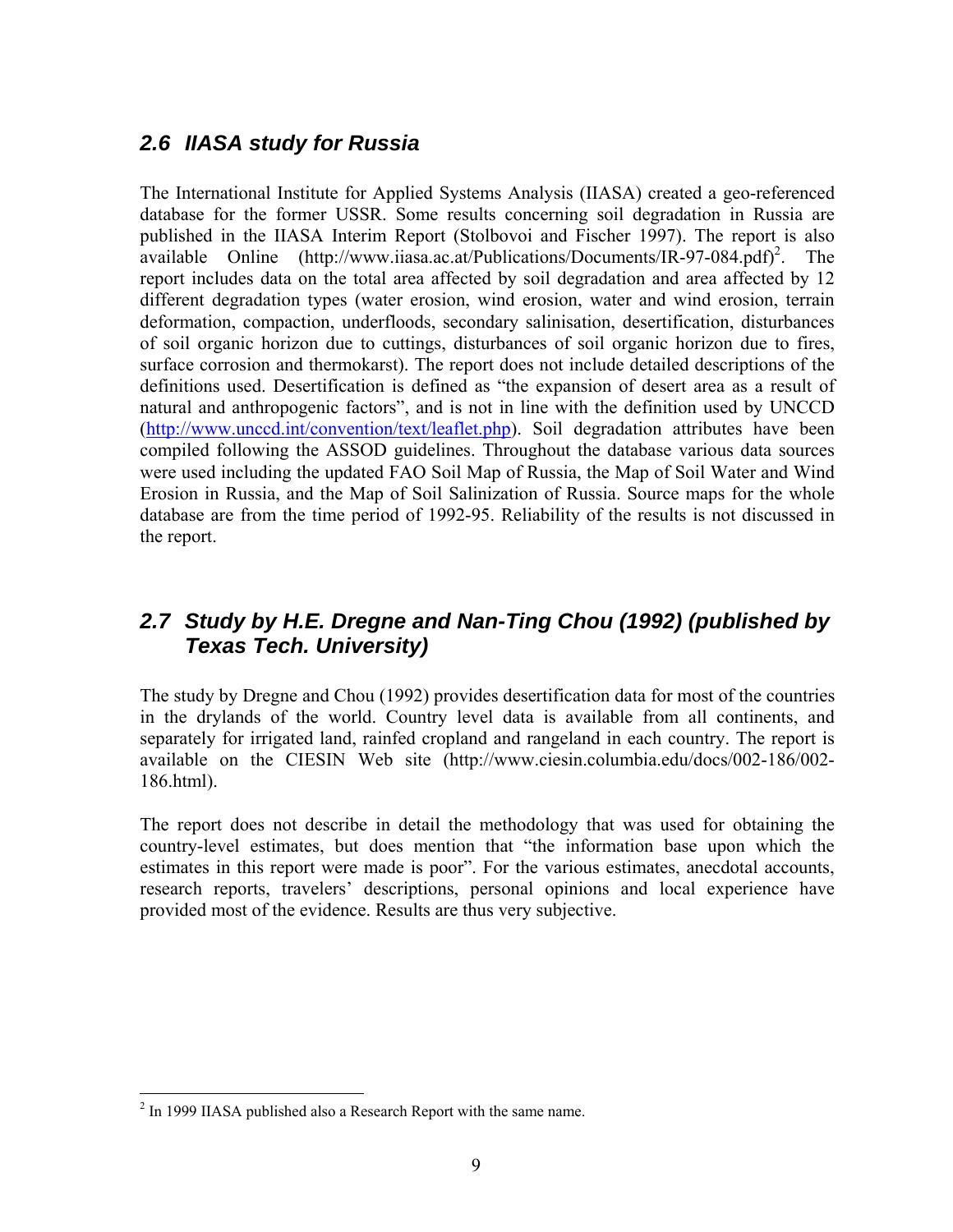### *2.8 Study on land degradation in South Asia by FAO, UNEP and UNDP (1994)*

The FAO, UNDP and UNEP study on land degradation in South Asia was conducted in 1994 as a response to the request of the Economic and Social Council of the United Nations to undertake a study to assess the extent of land degradation problems in South Asia. The report was written by Anthony Young and was published in the FAO's World Soil Resources Reports series. The publication is available online (http://www.fao.org/ documents/show cdr.asp?url\_file=/docrep/V4360E/V4360E00.htm). Data is available for eight countries: Afghanistan, Bangladesh, Bhutan, India, Iran, Nepal, Pakistan and Sri Lanka.

The study had strict time limits and was therefore based entirely on existing publications and reports. Over 200 publications and reports were consulted. The major data source used was the data of the Global Assessment of Soil Degradation (GLASOD). Material assembled by the Asian Problem Soils Network and estimates by individual countries were also used. As the resources were extremely limited, the authors point out that the results should be regarded as provisional and subject to modification.

The report provides country level data e.g. on degradation in general, water erosion, wind erosion, soil fertility decline, salinization, waterlogging and lowering of the groundwater table. FAO data on deforestation is also included. Water erosion covers all soil erosion caused by water, including sheet and rill erosion and gullying. Human-induced intensification of landsliding caused by vegetation clearance for example is also included. Wind erosion is defined simply as a loss of soil by wind, occurring primarily in dry regions. Salinization refers to all types of soil degradation by the increase of salts in the soil, and covers the buildup of free salts and alkalization. Saline intrusion (the incursion of sea water into coastal soils caused by an excessive use of ground water) is also included. Land degradation in general is defined as a temporary or permanent lowering of the productive capacity of land (UNEP definition). It covers soil degradation, adverse human impacts on water resources, deforestation, and lowering of the productive capacity of rangelands. The GLASOD definition for the degree of degradation is used<sup>3</sup>. The degree of degradation is estimated in relation to changes in agricultural suitability, in relation to declined productivity and also in some cases in relation to biotic functions. The report also includes estimates of the per cent of agricultural land impacted by different types of degradation.

 $\overline{a}$ 

 $3$  Unlike in GLASOD "degree of degradation" and "severity of degradation" have the same meaning.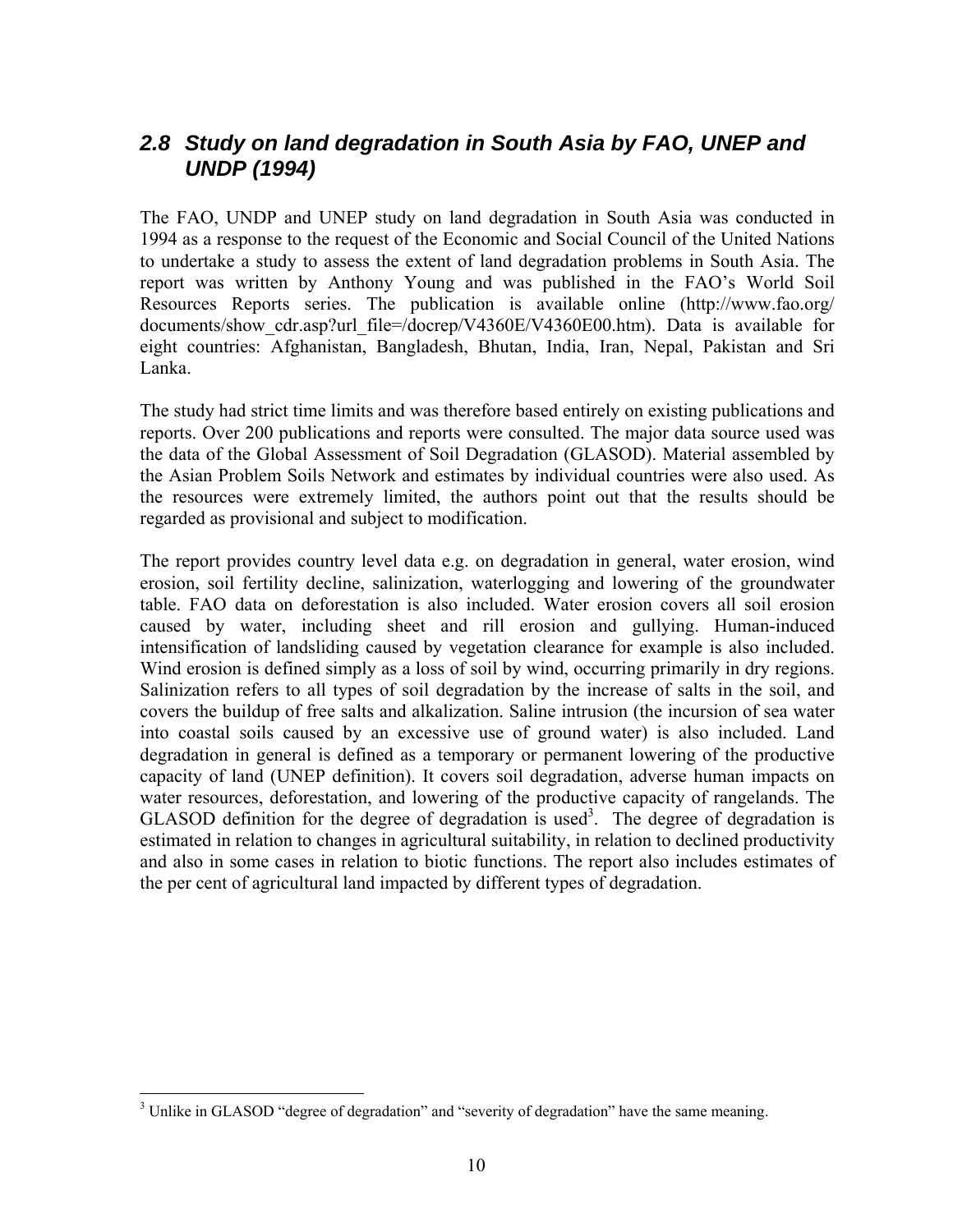## *2.9 FAO*

### **2.9.1 Data on salinization**

#### AQUASTAT

FAO's AQUASTAT database (http://www.fao.org/ag/agl/aglw/aquastat/main/index.stm) provides country specific information on the area salinized by irrigation (ha). Data is available for dozens of countries. There is no information on the credibility of the data or on the exact year of data. Furthermore, no time series are provided.

#### World Soil Resources Report 90

FAO's World Soil Resources Report 90 (WSRR90) (FAO 2000) (www.fao.org/ ag/agl/agll/terrastat/), based on the work of A.J. Bot, F.O. Nachtergaele and A.Young, includes country specific information on salinity and sodicity as soil constraints. Data are available for 160 countries. Data does not include time series. Salinity/sodicity is defined as a "presence of free soluble salts  $(km^2)$ ", not as an increase in salt concentration as defined in the UNSD questionnaire. Estimates are based on the "Digital Soil Map of the World" (FAO and UNESCO 1995). The digital map is based on older data, which is most likely from the years 1970-1980. Presented estimates largely exclude secondary salinization caused by poor management of irrigation schemes.

### **2.9.2 Data on land/soil degradation in general**

The "World Soil Resources Report 90" (FAO 2000) includes country specific data also on land degradation severity. Data used are GLASOD data from the late 1980s to the early 1990s and are available for 160 countries. In addition to the WSRR90 report, the Terrastat database draws from the GLASOD study and includes degradation data. WSRR90 classifies the severity of degradation into four classes: light, moderate, severe and very severe (the original GLASOD survey calls these classes low, medium, high and very high). In other aspects, classifications are identical with the original GLASOD data. For more details see the description of the GLASOD data above, Oldeman et al. (1991) or FAO (2000). WSRR90 has some inaccuracies in data on Africa and should not be used for country level queries (the total area of a country is in some cases smaller than the area affected by degradation). The GLASOD data in general can be used only as a reference point at country level.

In addition to the data presented in the "World Soil Resources Report 90" and on the related Web site, FAO has carried out another more detailed study of the GLASOD results. The results for Africa are presented on the FAO Web site (http://www.fao.org/ landandwater/agll/glasod/glasodmaps.jsp) and more results are available on the Terrastat CD-ROM. The results presented on the Web site and CD ROM take the extent of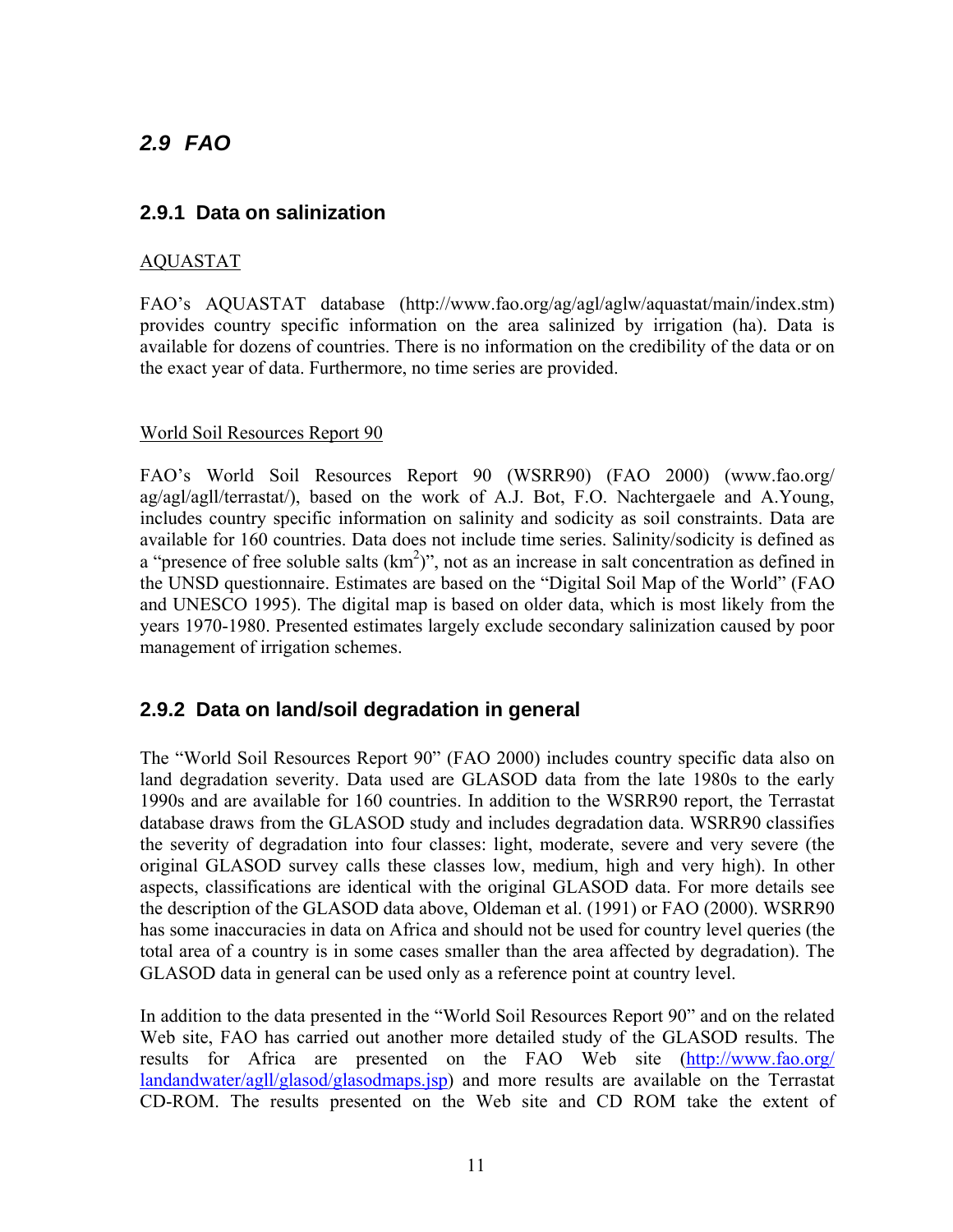degradation into account in a more detailed way and therefore present figures different from the estimates available in WSRR90. FAO's Web site informs readers that the reliability of the data is still very low, especially in small countries. The reliability problem arises from the small scale used in GLASOD.

Degradation data concerning Arab states are available in a document produced by FAO and by the Population Information Network of the United Nations Population Division (POPIN) (Marcoux 1996, http://www.un.org/popin/fao/arabstat.htm). The data are based on GLASOD data and therefore have the same accuracy problems.

### *2.10 UNCCD/National reports*

United Nations Convention to Combat Desertification obliges countries to report on the measures which they have taken for the implementation of the Convention. Some reports provided by countries also include exact data on the current status of degradation. All country reports are on the Internet (http://www.unccd.int/cop/reports/menu.php). In the Convention, desertification is defined as "land degradation in arid, semi-arid and dry subhumid areas resulting from various factors, including climatic variations and human activities". Land degradation is defined as a "reduction or loss, in arid, semi-arid and dry sub-humid areas, of the biological or economic productivity and complexity of rainfed cropland, irrigated cropland, or range, pasture, forest and woodlands resulting from land uses or from a process or combination of processes, including processes arising from human activities and habitation patterns, such as soil erosion caused by wind and/or water; deterioration of the physical, chemical and biological or economic properties of soil, and long-term loss of natural vegetation" (The United Nations Convention to Combat Desertification (1994), http://www.unccd.int/convention/text/convention.php? annexNo=-1).

### *2.11 World Atlas of Desertification (UNEP)*

The World Atlas of Desertification (Middleton and Thomas 1997) includes maps of desertification and some data in tabular form. Map layers are available at UNEP. The Atlas is based on GLASOD and ASSOD, and therefore has the same problems as those studies.

### *2.12 IGBP/IHDP LUCC and GOLD/GOFC project for Millennium Ecosystem Assessment: Synthesis on the main areas of landcover and land-use change*

The project is a joint effort of the International Geosphere-Biosphere Programme/ International Human Dimensions Programme's Land-Use and Land-Cover Change core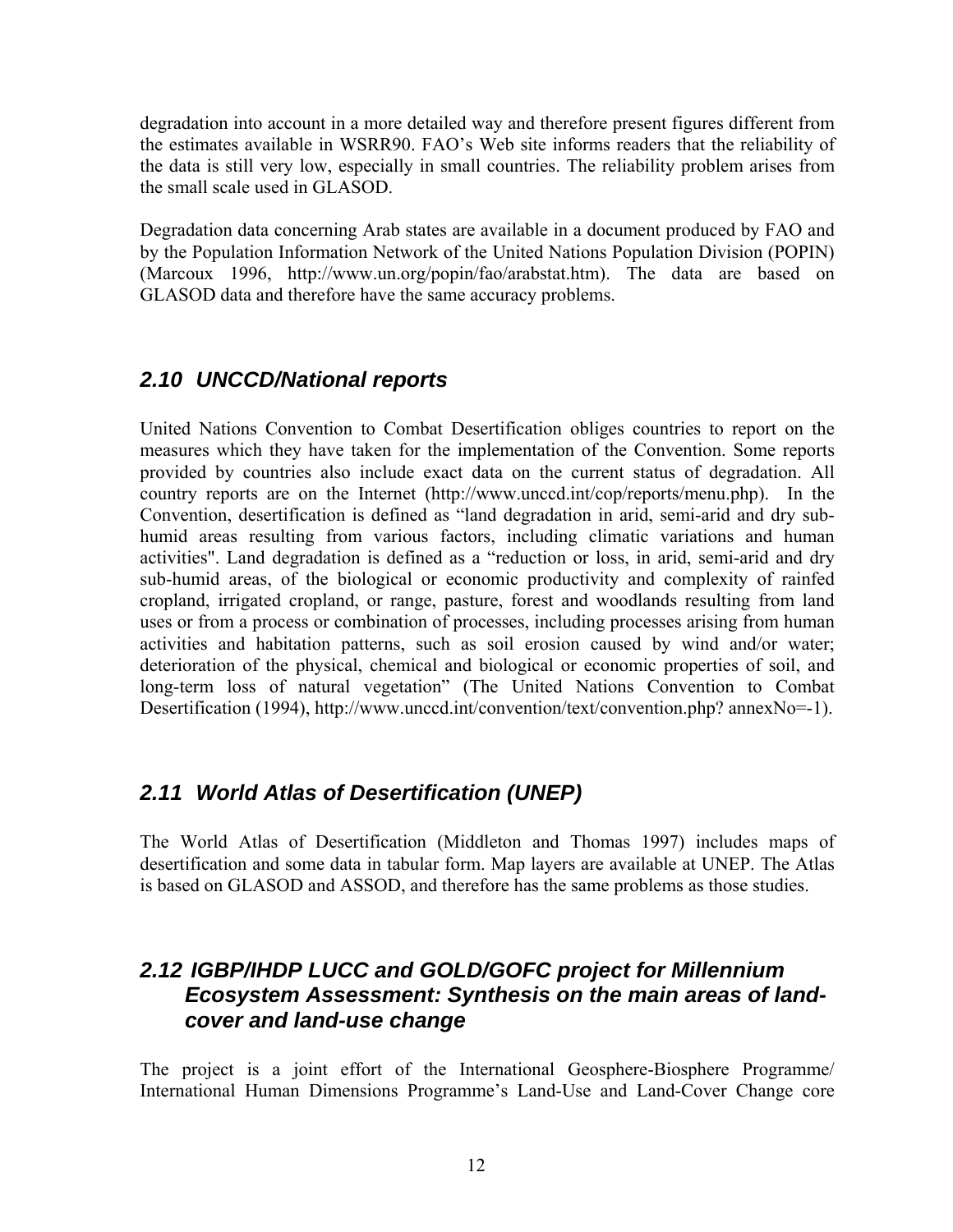project (IGBP/IHDP LUCC) and the Global Terrestrial Observing System's Panel on Global Observations of Land Dynamics/Forest Cover project (GOLD/GOFC) and is part of the Millennium Ecosystem Assessment. The project provides a synthesis of the existing data on the main areas affected by land-cover change during the last twenty years and also includes an overview of the studies of land degradation in the drylands and hyper-arid zones of the world (for studies and details see Lepers (2003), LUCC Web Site http://www.geo.ucl.ac.be/LUCC/lucc.html and Annex I). The results of the project are presented in maps. As the project provides a synthesis of existing data, detailed country level degradation data are not made available. Country level data must be requested from each individual country or from those research institutes which carried out the studies.

### *2.13 Ongoing activities*

### **2.13.1 LADA**

 The Land Degradation Assessment in Drylands (LADA) (http://lada.virtualcentre.org/ pagedisplay/display.asp?section=ladahome) is an international UN initiative executed by FAO and supported by the Global Environment Facility (GEF), UNEP, the Secretariat and the Global Mechanism of the UNCCD and FAO. The project aims at developing and testing an effective methodology to assess causes, status and impact of land degradation in drylands. So far, the study has produced, amongst other things, several pilot studies (http://www.fao.org/ag/agl/agll/lada/pilot.stm). A report by Van Lynden and Kuhlmann (2002) for the LADA project reviews different degradation assessment methodologies. Major outputs of the project will include a standardized methodological framework for the assessment of degradation status, risk and causes, a baseline map of dryland degradation at subregional scale based on the collection and collation of existing maps and databases with incorporation of new data where possible, a global assessment of actual dryland degradation and degradation hazards, and a detailed assessment of land degradation at national level focusing on areas at great risk and areas where degradation has been reversed (FAO 2002). Part of the LADA project is the Global Land Degradation Assessment (GLADA), which aims at assessing land degradation by measuring changes in biomass production through remote sensing. A first test phase is currently under way for an area in China (van Lynden 2004).

### **2.13.2 WOCAT**

The World Overview of Conservation Approaches and Technologies (WOCAT) (http://www.wocat.net) was established with the aim to facilitate local and international exchange of experience. It documents and evaluates soil and water conservation case studies worldwide, and has developed an internationally recognized standardized methodology for documentation and evaluation of individual soil and water conservation technologies and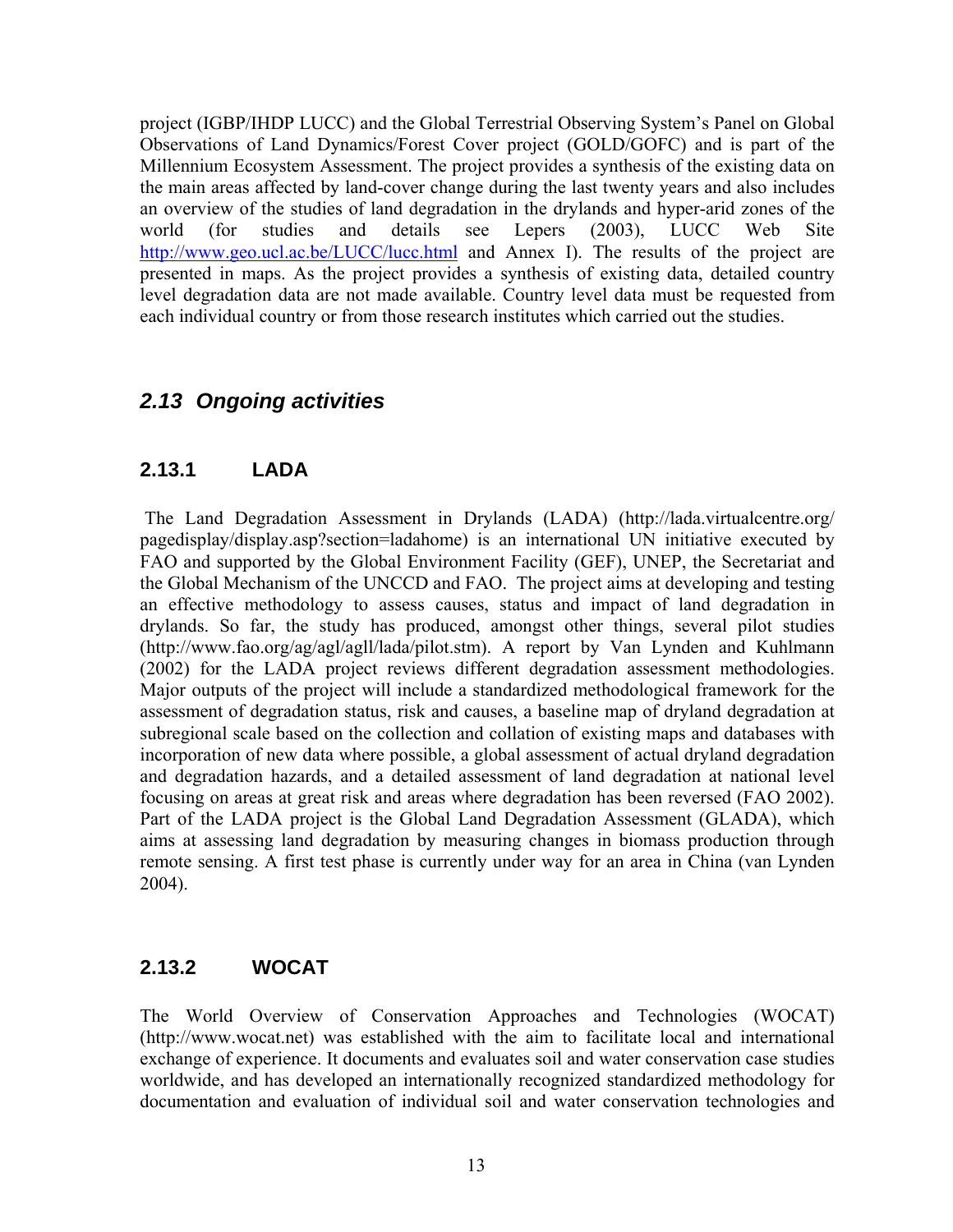approaches (van Lynden 2004). Data is collected using questionnaires, one of them being a mapping questionnaire (http://www.wocat.net/QUEST/mape.pdf). The mapping questionnaire follows a method similar to GLASOD and ASSOD.

### **2.13.3 National Aeronautics and Space Administration's (NASA) Land Cover Land Use Change Program**

NASA's Land Cover Land Use Change Program (LCLUC) (http://lcluc.gsfc.nasa.gov/ index.asp) is examining several topics including land cover conversion, land use intensification, and land degradation in arid and semi-arid environments. The project aims to define, develop, and evaluate improved remote sensing measurement techniques and data integration methods for characterizing land degradation. In the case of land cover conversion, the primary NASA interest is to identify the current distribution of land cover types, and to track their conversion to other types. The LCLUC program has a particular interest in the impacts of land cover and land use change on biogeochemical cycles and the hydrological cycle (http://lcluc.gsfc.nasa.gov/strategy/priorities/index.asp).

## **3 LAND USE AND LAND COVER DATA**

### *3.1 Overview of the main databases*

One of the main sources for country level data on agricultural land and forests and other wooded land is FAO<sup>4</sup>. Other important data sources are the GLC2000 database, which has been produced by the Joint Research Centre's Global Vegetation Monitoring Unit in collaboration with a network of partners around the world; databases produced by the University of Maryland, University of Boston and NASA; and the Global Land Cover Characterization (GLCC) database, which has been developed by the U.S. Geological Survey (USGS), the University of Nebraska-Lincoln (UNL), and the European Commission's Joint Research Centre (JRC). Furthermore, the Global Lakes and Wetlands Database project (GLWD) by the University of Kassel/World Wildlife Fund and the Pan-European Land Cover Monitoring project (PELCOM) provide some useful data for UNSD.

GIS analyses are needed for most of these databases before data can be used for UNSD purposes. Some databases do provide analyzed country level data. The World Resources Institutes' Earth Trends information portal (http://earthtrends.wri.org) provides GLCC data and some Global Land Cover Facility data in a readily-available analyzed form. In addition, useful data for UNSD purposes are provided by FAO and by the Joint Research Centre (in Mayaux et al. 2003).

 4 Some FAO datasets, as well as some other global land use datasets, are presented in George and Nachtergaele (2002).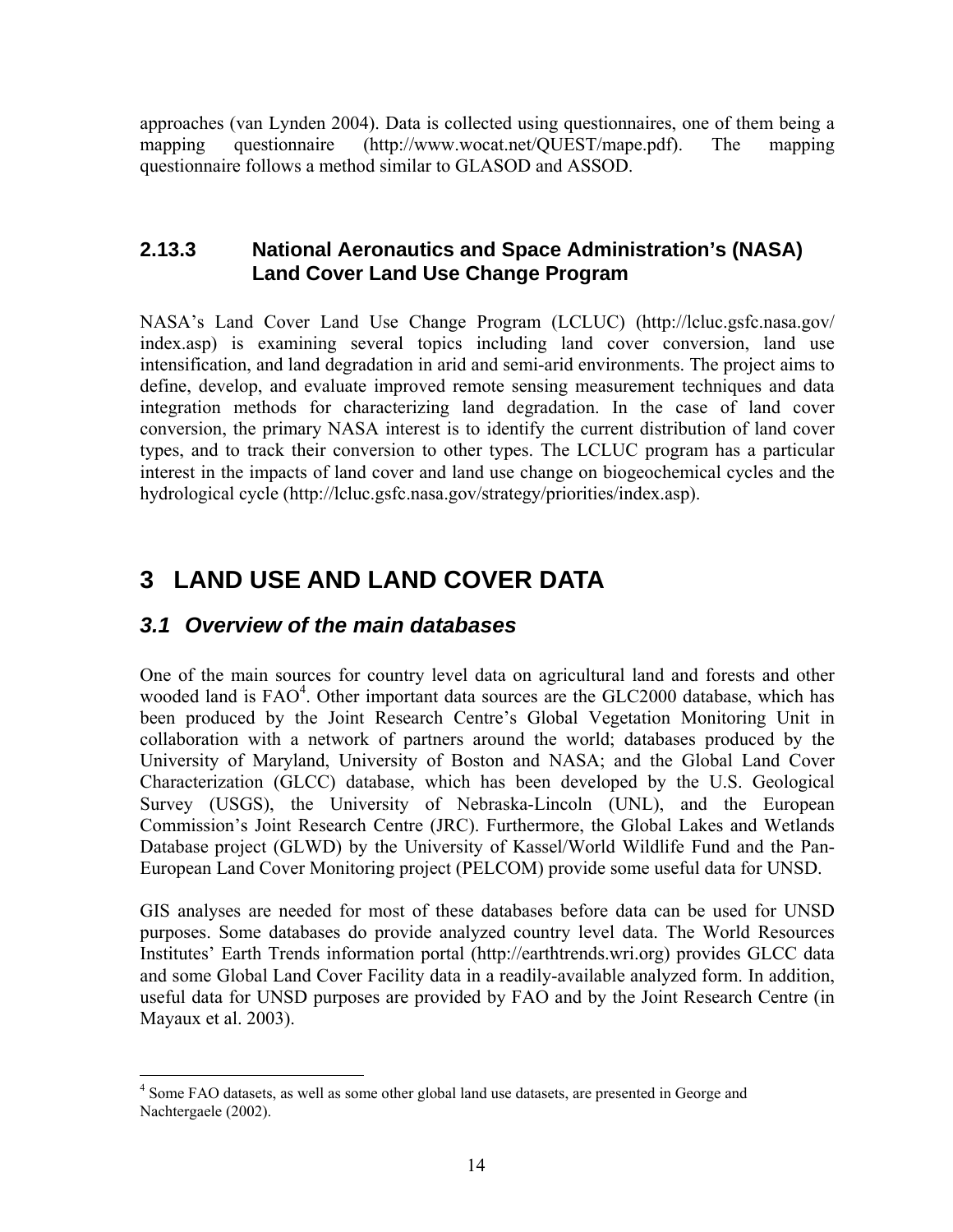## *3.2 FAO databases*

### **3.2.1 Agricultural land**

FAO's FAOSTAT database (http://faostat.fao.org/default.jsp?language=EN) provides data on agricultural land, arable land, land under permanent crops and land under permanent pasture for most of the countries in the world. Data are available for several years and the newest data are for the year 2002. Data is collected from countries using questionnaires. Definitions for different land use categories are available Online at http://www.fao.org/waicent/faostat/agricult/landuse-e.htm. Arable land is defined to include land under temporary crops, temporary meadows for mowing or pasture, land under market and kitchen gardens and land temporarily fallow (less than five years). The abandoned land resulting from shifting cultivation is not included in this category. Land under permanent crops includes land cultivated with crops that occupy the land for long periods and need not be replanted after each harvest. This category includes, for example, land under fruit trees, nut trees and vines, but excludes land under trees grown for wood or timber. Land under permanent pasture includes land used permanently (five years or more) for herbaceous forage crops, either cultivated or growing wild.

### **3.2.2 Forest and other wooded land**

FAO's FORIS database provides country level data on the area covered by forest and other wooded land (http://www.fao.org/forestry/site/fra/en). Data is based on the global Forest Resources Assessment (FRA) conducted by FAO (and UNECE). Data on forests are also provided in the FAOSTAT database (until 1994).

FRA 2000, which is the most recent forest resources assessment, was primarily based on information provided and validated by the countries, but it was supplemented by state of the art technology to verify and analyze the information. This included a remote sensing survey of forest resources in tropical countries.

In the FRA, a homogeneous set of definitions are used globally. For definitions used in FRA 2000 consult the FAO publication "FRA 2000: Terms and definitions" (FAO 1998). The FRA 2005 is currently in progress and the definitions have been modified. For detailed FRA 2005 definitions see the FRA Web site (www.fao.org/forestry/site/ 13637/en).

### **3.2.3 Waters**

FAO (FORIS) provides data on inland waters ("Area occupied by major rivers, lakes and reservoirs") for most countries in the world (http://www.fao.org/forestry/foris/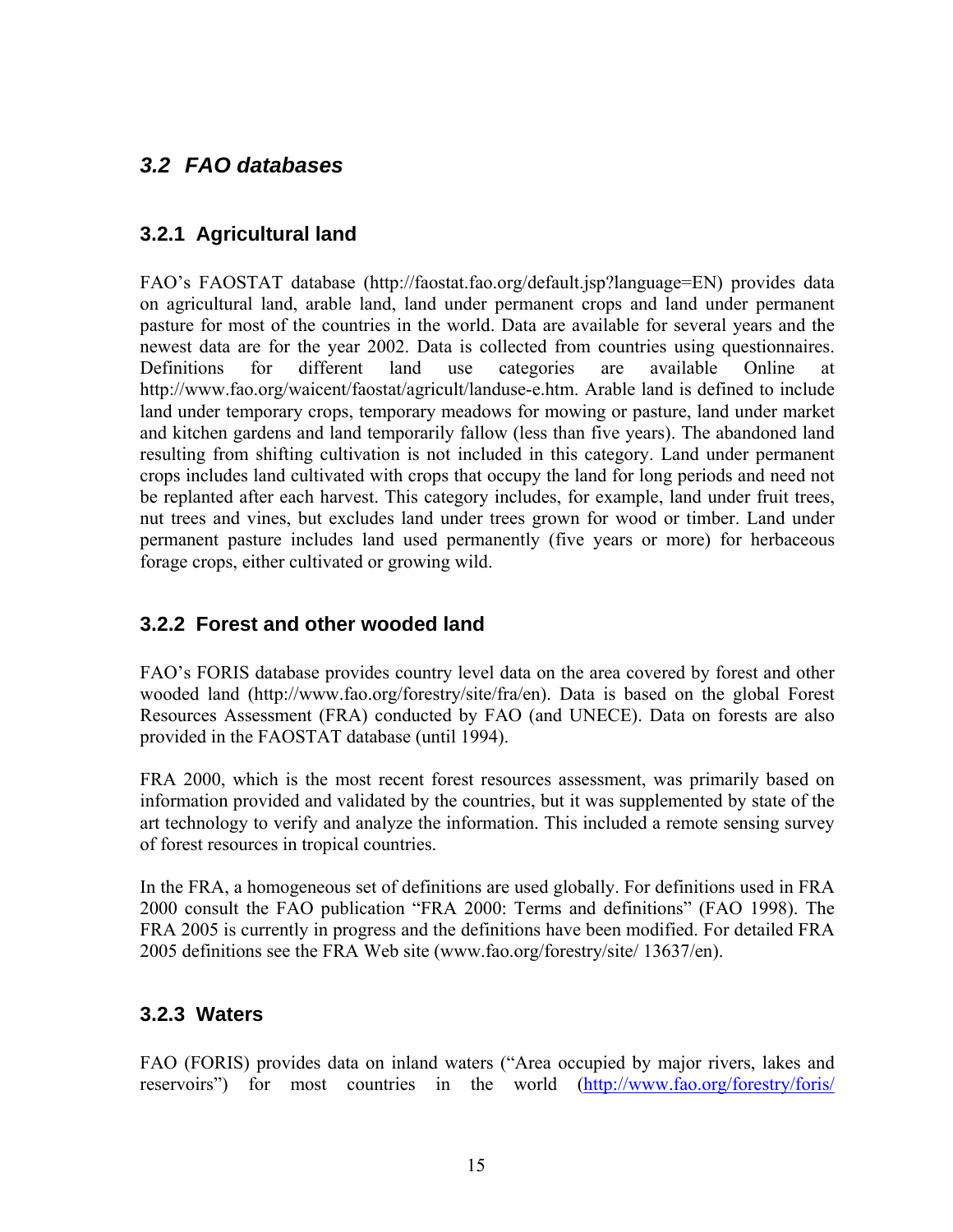webview/forestry2/index.jsp?siteId=101&sitetreeId=1191&langId=1&geoId=0, Global tables, Global table 5.).

## *3.3 Global Land Cover Characterization (GLCC) database*

The GLCC database (http://edcdaac.usgs.gov/glcc/globdoc2\_0.asp) is developed by the U.S. Geological Survey's (USGS) Earth Resources Observation System Data Center, the University of Nebraska-Lincoln (UNL), and the European Commission's Joint Research Centre (JRC). Funding for the project has been provided by the USGS, NASA, U.S. Environmental Protection Agency, National Oceanic and Atmospheric Administration, U.S. Forest Service, and the United Nations Environment Programme. The database includes information for example on built-up areas, waters, barren or sparsely vegetated areas, grasslands, open shrublands, and different categories of croplands and forests.

The database is based on Advanced Very High Resolution Radiometer (AVHRR) imagery (April 1992 through March 1993), which has 1 km resolution. In addition to satellite images, digital elevation models and maps of soil and land cover have been used. Masks have been used to screen out built-up areas, water bodies and barren areas. The overall accuracy of GLCC data is estimated to be 60-80% (estimate is obtained by comparing the results of the GLCC with higher-resolution satellite imagery) and should be considered as estimates rather than an exact interpretation of the earth's surface.

Analyzed GLCC data is available on the World Resources Institute's (WRI) data portal (http://earthtrends.wri.org/) for most of the countries in the world. WRI uses the International Geosphere Biosphere Programme (IGBP) land cover scheme (for legend see Annex II or http://edcdaac.usgs.gov/glcc/globdoc2 0.asp). Urban and built-up areas are defined simply as areas covered by buildings and other man-made structures. Barren and sparsely vegetated areas are defined as lands of exposed soil, sand, rocks, or snow, which never have more than 10% vegetated cover during any time of the year. Open shrublands are lands with woody vegetation less than two meters tall and with shrub canopy cover between 10-60%. The shrub foliage can be either evergreen or deciduous. Grasslands are lands with herbaceous types of cover. Tree and shrub cover is less than 10%. Water bodies include oceans, seas, lakes, reservoirs and rivers. Other legends used in GLCC are presented in Annex III.

## *3.4 Global Land Cover 2000 (GLC 2000) database*

The Global Land Cover 2000 database (http://www-gvm.jrc.it/glc2000/), produced by the European Commission's Joint Research Centre, provides land use and land cover data. The GLC 2000 database has been produced in collaboration with over 30 research teams around the world, including FAO, UNEP/GRID and CIESIN. The database has been chosen as a core dataset for the Millennium Ecosystems Assessment.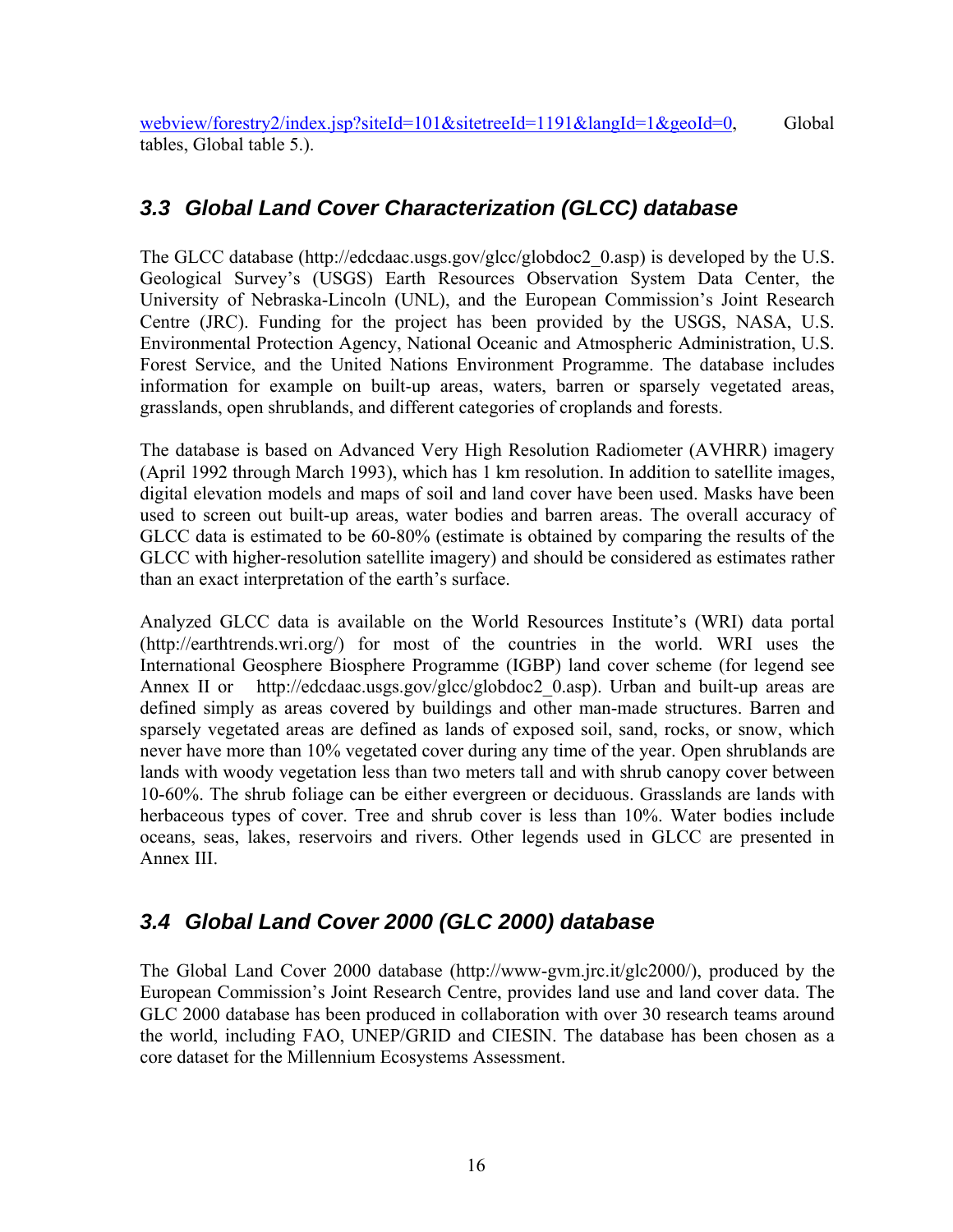The GLC 2000 approach is based on satellite images (1 km resolution). It also uses a bottom-up approach to global mapping where each defined region has been mapped by local experts. Each partner used the Land Cover Classification System (LCCS) developed by FAO. The GLC 2000 database provides data for several areas including forests, cultivated and managed areas, bare areas, water bodies and urban and built-up areas. The data is mainly from the year 2000. The global dataset available on the Internet is a pre-validation version.

The GLC 2000 database's global legend and a detailed description of it can be found at http://www-gym.jrc.it/glc2000/legend.htm. The data is in binary and ESRI GRID formats and, thus, some GIS analyses are needed. Some already-analyzed country level data are available for Africa (in the report by Mayaux et al. 2003) and include information e.g. on the area of bare soil and grasslands (http://www-gvm.jrc.it/glc2000/Products/africa/ GLC2000\_africa3.pdf).

### *3.5 Moderate Resolution Imaging Spectroradiometer (MODIS) MOD12 Land Cover and Land Cover Dynamics Products (University of Boston, NASA)*

University of Boston has developed Land Cover and Land Cover Dynamics products for NASA's Earth Observing System (EOS) Moderate resolution Imaging Spectroradiometer (MODIS) land science team. Products are continuously updated and developed, and details are available on the University of Boston Web site at http://geography.bu.edu/ landcover/index.html and the NASA-USGS Web site at http://edcdaac.usgs.gov/ modis/dataproducts.asp.

The MOD12Q1 Land Cover Science Data product provides a suite of land cover classifications with the primary classification in the International Geosphere-Biosphere Programme (IGBP) scheme. Other classification schemes are also used (e.g. IGBP scheme refined by the University of Maryland. For details see Hansen et al. 2000). The IGBP land cover scheme is one of the schemes used in the GLCC database and it is presented in Annex II (see also GLCC Web site, http://edcdaac.usgs.gov/glcc/globdoc2\_0.asp). The IGBP legend includes classes for croplands, water bodies, barren or sparsely vegetated areas, permanent wetlands, different types of forest and more. For all schemes used in the MOD12Q1 product see http://geography.bu.edu/landcover/userguidelc/lc.html. Each of the classification schemes used is accompanied by assessments of its quality or confidence. MOD12Q1 product data (unofficial data) are available on the University of Boston Web site (http://duckwater.bu.edu/lc/). Official data can be ordered from the NASA-USGS Web site (http://edcdaac.usgs.gov/modis/dataproducts.asp). The newest version of the MOD12Q1 product uses satellite imagery from the year 2001.

The MODIS Land Cover Dynamics Product (MOD12Q2) will provide information on land cover change vectors. The product is not yet operational.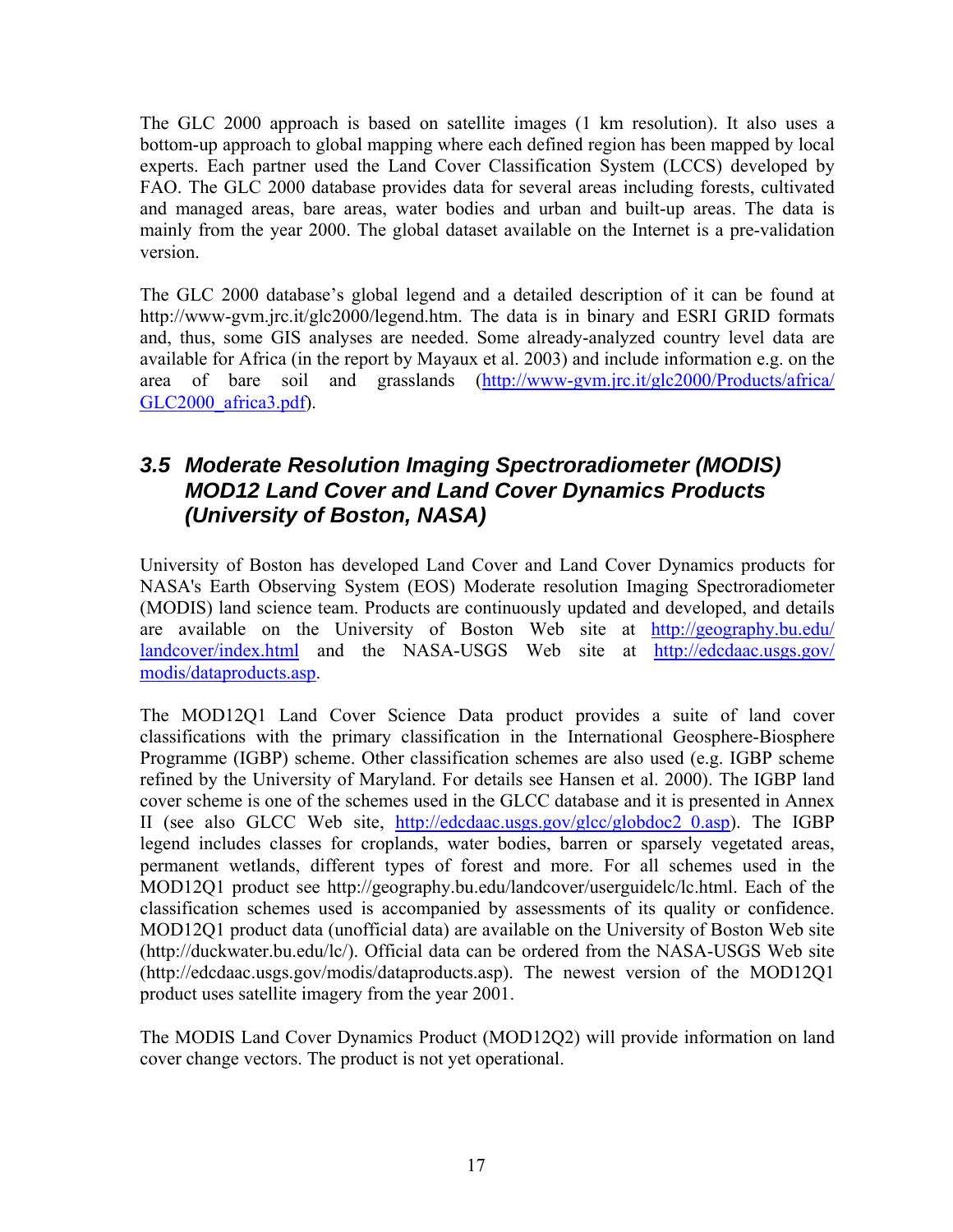### *3.6 Global Land Cover Facility (GLCF)*

The Global Land Cover Facility (University of Maryland, NASA) provides satellite imagery and products derived from satellite imagery (http://glcf.umiacs.umd.edu/data/). Country level data from the GLCF's Vegetation Continuous Fields project (VCF) is available on WRI's Web site (processed by the University of Maryland). For other datasets further analyses are needed.

The MODIS VCF provides proportional estimates of vegetation cover. Resolution of the satellite imagery used is 500 m. The currently available version of VCF contains only the per cent tree cover layer. Four different classes are available: area of forest with canopy cover  $>10\%$ ,  $>25\%$ ,  $>50\%$  and  $>75\%$ . For example, the area of forest with canopy cover >10% indicates the total area within a country that is determined via satellite data to have 10% or greater canopy cover. Other layers (e.g. proportion of herbaceous vegetation or bare ground and different leaf types) will be released in the future. The VCF data are available on the Global Land Cover Facility (GLCF) Web site (http://glcf.umiacs.umd.edu/ data/modis/vcf/) and on the World Resources Institute's website (www.wri.org offers analyzed data for year 2000 and for most of the countries in the world).The data will be updated periodically and will be made available on WRI and at the University of Maryland (UMd) Global Land Cover Facility (GLCF) data site. In addition to the VCF project, GLCF also has the AVHRR Continuous Fields Tree Cover project (http://glcf.umiacs.umd.edu/data/treecover/), which provides similar tree cover data. The VCF data is refined and more detailed than the data of its predecessor.

AVHRR Global Land Cover Classification (http://glcf.umiacs.umd.edu/data/landcover/) (Hansen et al. 1998, for details see e.g. Hansen et al. 2000) provides data (based on satellite imagery of 1 km, 8 km and 1 degree spatial resolution) on waters, different types of forests and woodlands, wooded grassland/shrubland, closed and open shrubland, grassland, croplands, bare ground and urban and built-up land for all continents. The database is based on satellite imagery from the years 1981-1994. The length of record has provided the ability to test the stability of classification algorithms.

Global Land Cover Facility has also produced the MODIS Vegetation Cover Conversion (VCC) product (http://glcf.umiacs.umd.edu/data/modis/vcc/) which aims to detect areas of rapid land cover conversion (e.g. tropical deforestation). The product is not intended to be a real estimate for land cover change. Change is expected to be identified, but not necessarily its exact amount. Results are available only to some individual areas and the product is at the moment minimally validated.

### *3.7 NASA Goddard Institute for Space Studies (GISS) datasets*

NASA Goddard Institute for Space Studies (GISS) has created a dataset, "Global Distribution of Cultivation Intensity at  $1^{\circ} \times 1^{\circ}$  Resolution", which distinguishes five levels of cultivation (http://www.giss.nasa.gov/data/landuse/cultint.html). The database is based on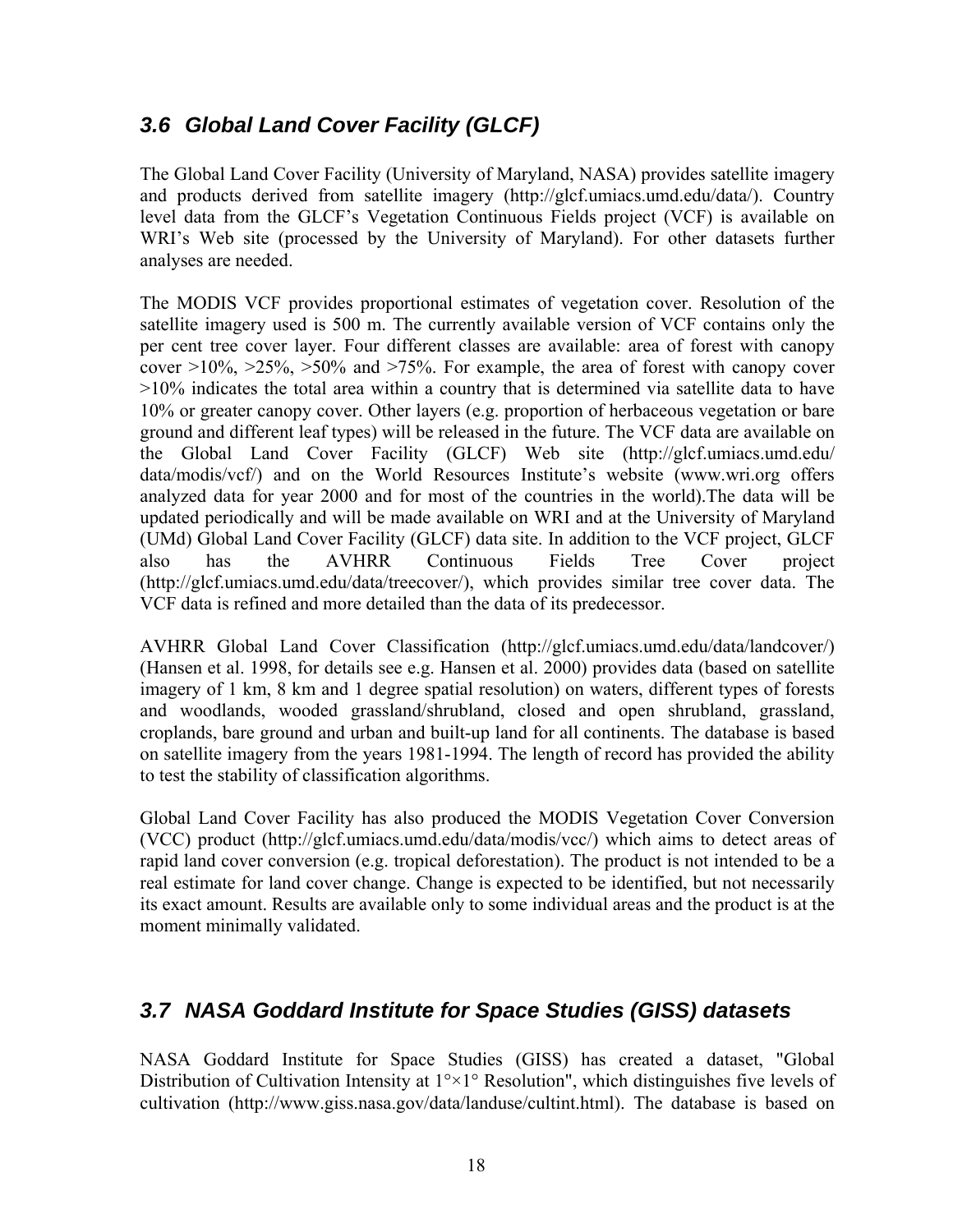satellite imagery and on the existing maps of vegetation. Classes are defined according to relative extent of cultivated areas to natural vegetated areas.

The GISS dataset, "Global Distribution of Vegetation at  $1^{\circ} \times 1^{\circ}$  Resolution" (http://www.giss.nasa.gov/data/landuse/vegeem.html), distinguishes 32 vegetation types including several types of forest, cultivated land and grasslands. If combined with the "Cultivation Intensity dataset" the database may be used to calculate land cover.

GISS also produced the dataset "Global Distribution of Wetland Ecosystems at 1°×1° Resolution". It distinguishes five classes: forested bog, nonforested bog, forested swamp, nonforested swamp and alluvial formations. In combination with other GISS databases it can be used to calculate wetland areas.

### *3.8 Global Lakes and Wetlands Database (GLWD) (University of Kassel and World Wildlife Fund)*

The Global Lakes and Wetlands Database (GLWD) provides data on large lakes and reservoirs, smaller water bodies and wetlands (see Lehner and Döll 2004<sup>5</sup>). Level one of the database provides data on 3067 largest lakes  $( \geq 50 \text{ km}^2)$  and 654 largest reservoirs (storage capacity  $\geq 0.5$  km<sup>3</sup>) worldwide. Level two contains shoreline polygons of approximately 250,000 smaller lakes, reservoirs and rivers (surface area  $\geq 0.1 \text{ km}^2$ ). Level three includes all water bodies of level 1 and 2, and different wetland types.

GLWD is based on a variety of existing maps, data and information from different years. The main data sources applied include several lakes and reservoirs databases, hydrography layers, WCMC's global wetlands map and also the GLCC database. For more details see Lehner and Döll (2004). In a validation GLWD proved to represent a comprehensive database of global lakes  $\geq 1$  km<sup>2</sup> and to provide a good representation of the maximum global wetland area (Lehner and Döll 2004). Data (in ArcView format, 1:1 million to 1:3 million resolution) are available on the World Wildlife Fund's Web site (http://www.wwfus.org/science/data/globallakes.cfm). Some country level data are available in Lehner and Döll (2004).

### *3.9 Corine Land Cover Database (European Environment Agency)*

The European Environment Agency (EEA) (http://www.eea.eu.int/) has country specific information e.g., on built-up and related areas, open land, agricultural land, forests, wetlands, and water bodies in the Corine land cover database. The classification is very detailed. Built-up and related areas include for example continuous urban fabric,

<sup>&</sup>lt;sup>5</sup> Lehner and Döll (2004) also provide an overview of the existing global and regional datasets on lakes, reservoirs and wetlands.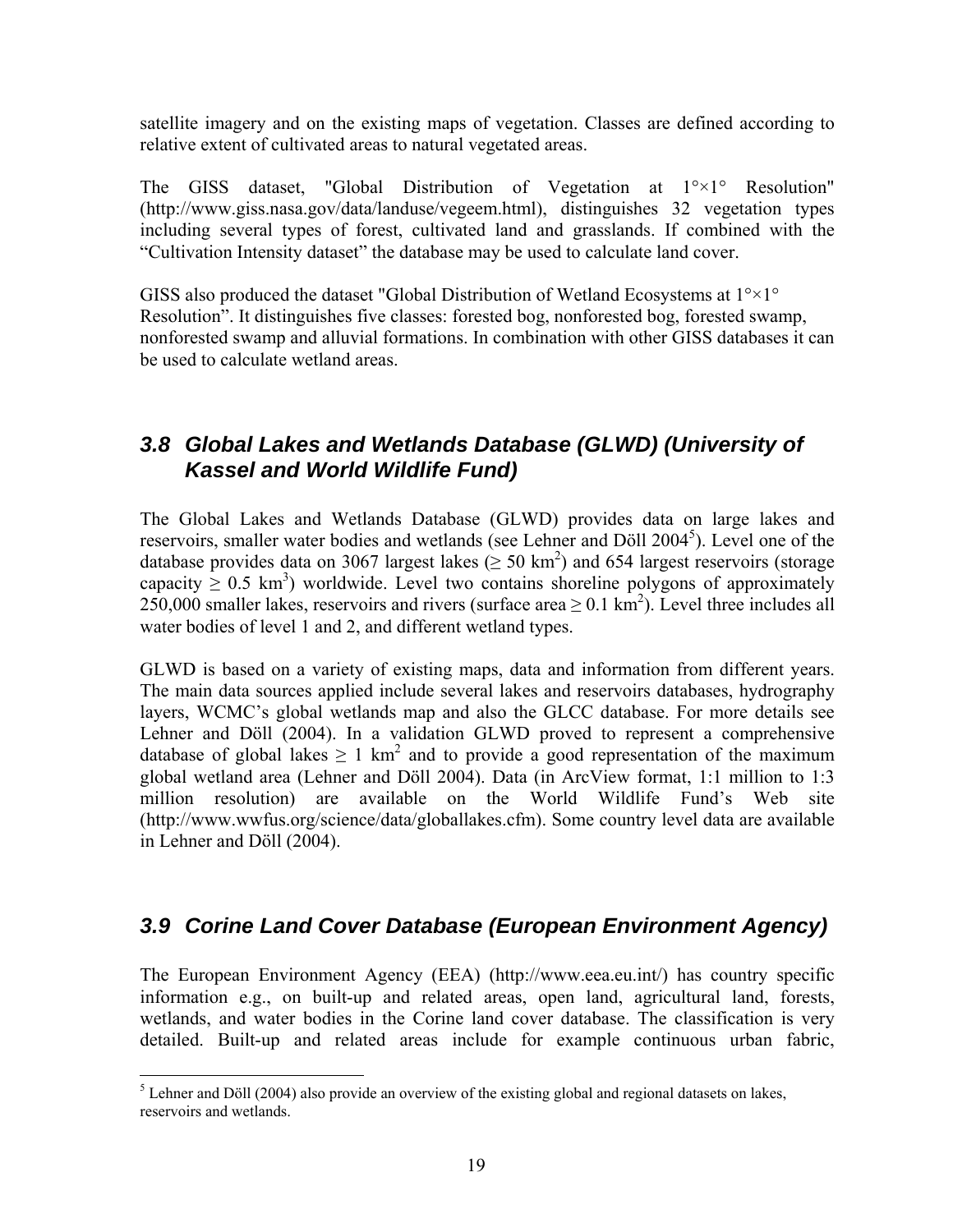discontinuous urban fabric, industrial units, port areas and airports. Open land includes bare rocks, sparsely vegetated areas, beaches, dunes, etc. Data is available for 24 European countries, most of whom are members of the EU (countries outside the EU include Bulgaria, Croatia and Romania). There are no time series on the Internet. Not all data are freely available to all users, but area statistics (in Excel form) are available for free.

### *3.10 Pan-European Land Use and Land Cover Monitoring project (PELCOM)*

The Pan-European Land Use and Land Cover Monitoring project (PELCOM) (http://www.geo-informatie.nl/projects/pelcom/public/index.htm, Müchner (2000), Müchner et al. (2000)) aimed to develop a consistent methodology to derive land cover information on a European scale from Earth Observation data for environmental monitoring. A major achievement was the establishment of a database that provides land cover data for the whole of Europe. PELCOM provides data on the area of coniferous, deciduous and mixed forests, grassland, rainfed and irrigated arable land, permanent crops, shrubland, barren land, ice and snow, wetlands, inland waters, sea and urban areas. Detailed definitions of different classes are available on the PELCOM Web site. Some further analyses are needed before UNSD should use the data.

The PELCOM database is created with NOAA-AVHRR satellite data (1 km resolution) and ancillary information (e.g. the Digital Chart of the World and the Corine database). AVHRR data used for the current database is from the years 1996-1997. The database is updated frequently. Müchner et al. (2000) carried out an extensive accuracy assessment of the database. The accuracy of the land cover class "arable land" was estimated to exceed 75%, while the accuracy of highly fragmented classes such as "grassland" did not exceed 50%. The total average accuracy was estimated to be 69.2%, which was, according to the authors, good considering the mixed pixel and geo-referencing problems of AVHRR data.

### *3.11 Africover, Global Land Cover Network (GLCN) and Land Cover Classification System (LCCS)*

FAO's Africover project (www.africover.org) was established to develop a digital georeferenced database on land cover in Africa. It currently covers 10 countries in eastern Africa and provides detailed data for seven countries. The dataset is, to a large extent, based on satellite imagery. The year of the data varies somewhat between countries, but in all countries it is relatively new. The oldest satellite imagery data is from 1994. The scale of the datasets is either 1: 100 000 or 1: 200 000. Data can be ordered through the Africover Web site.

The Africover land cover classes have been formed using the FAO/UNEP international standard Land Cover Classification System (LCCS). LCCS enables the use of very detailed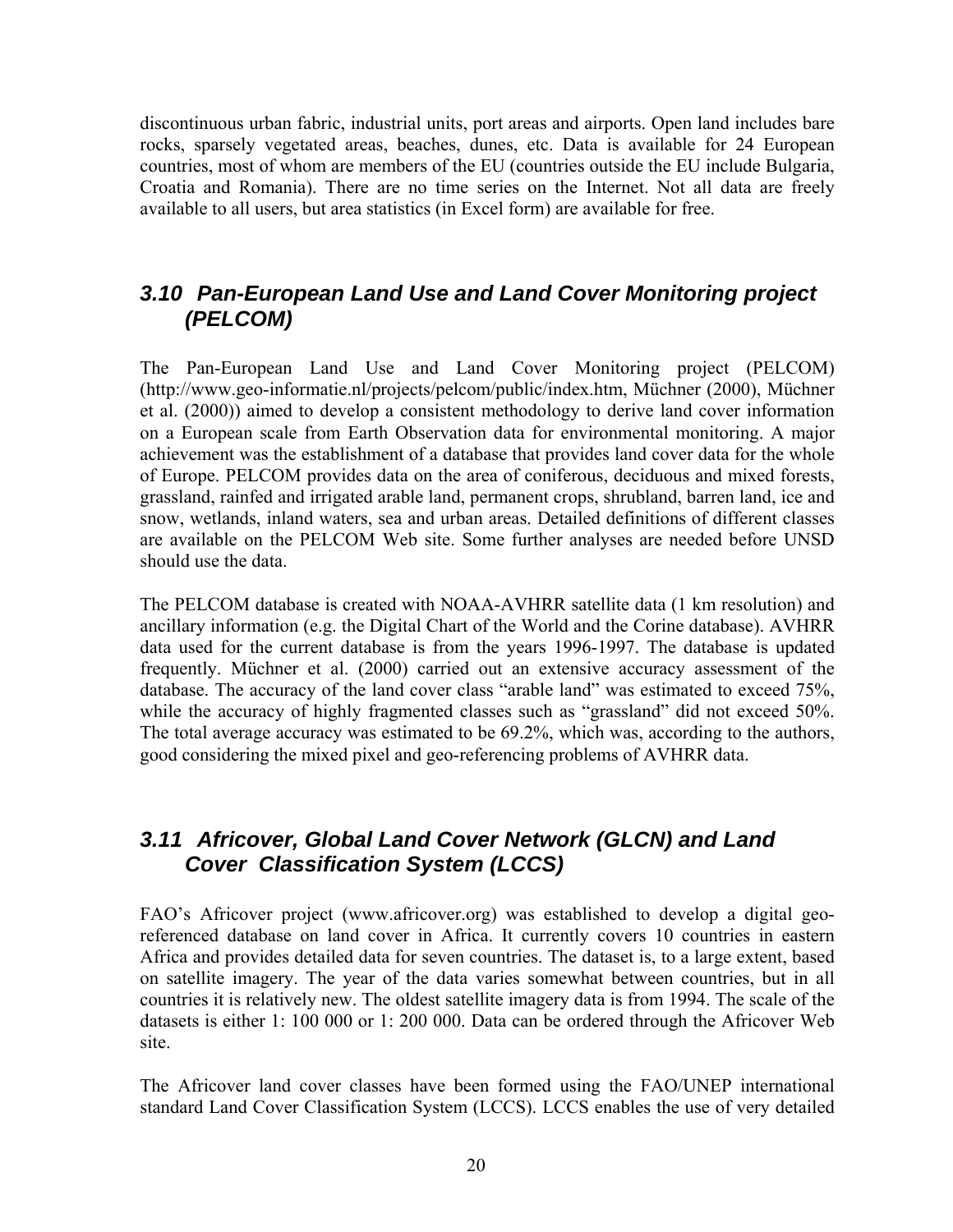legends, which can include e.g. several different types of forests, cultivated areas, water bodies, urban and associated areas, etc. LCCS is also used in the GLC 2000 database and it is now adopted by FAO and UNEP as the standard land cover classification system (Africover Web site). The LCCS approach means that instead of pre-defining the classes, it pre-defines the classification criteria that uniquely identify the classes (http://www.africover.org/LCCS.htm). The approach is based on the presumption that any land cover class, regardless of its type and geographic location, can be defined by a set of pre-selected independent diagnostic attributes, the classifiers. The number of classifiers used determines the level at which the land cover is classified and a larger number of classifiers is needed when more detailed classification of land cover is required (http://www.africover.org/LCCS.htm). The LCCS is the only universally applicable classification system in operational use at present. FAO/UNEP has submitted the LCCS for approval to become an ISO standard. Through the Global Land Cover Network (GLCN) project, FAO and UNEP aim to expand the scale of the project from regional (Africa) to global. Detailed information about the LCCS classification system is presented on the Africover Web site (http://www.africover.org/LCCS.htm) and on the GLC 2000 Web site (http://www-gvm.jrc.it/glc2000/legend.htm).

### *3.12 Other databases*

The Center for Environmental Remote Sensing also provides land cover data. For more details see chapter 2.5 or the CEReS Web site (http://www.cr.chiba-u.jp/database.html). The Global Map (http://www.iscgm.org/index.html) database provides some land cover and land use data as well. Country-level data is currently relatively small. Mapping of Agricultural Production Systems (Agro-MAPS) http://www.fao.org/landandwater/agll/agromaps/), a collaborative initiative by FAO, IFPRI (International Food Policy Research Institute) and SAGE (Center for Sustainability and the Global Environment), aims to produce a global dataset on selected agricultural statistics. The major aim is to fill some critical data gaps related e.g. to land degradation and food security. The database currently includes for example data on area harvested. The Miombo Project Web site (e.g. http://www.creaf.uab.es/miramon/mmr/examples/ miombo/docs/index.htm) provides land cover and vegetation data for Africa (e.g. Matthew's GISS Global Vegetation and Land-use data, GLCC data and UNESCO data).

## **4 USE OF REMOTE SENSING**

In most of the soil degradation studies that are currently available expert assessment/opinion has been the main method used. GLASOD, ASSOD and SOVEUR were all based on such a method. Remote sensing, field monitoring, observation of productivity changes and land users' opinion and modeling are other methods that can also be used in land degradation assessments (FAO 2001, Van Lynden and Kuhlmann 2002). Remote sensing has the greatest comparative advantage when the scale is small, because it can provide data for a large area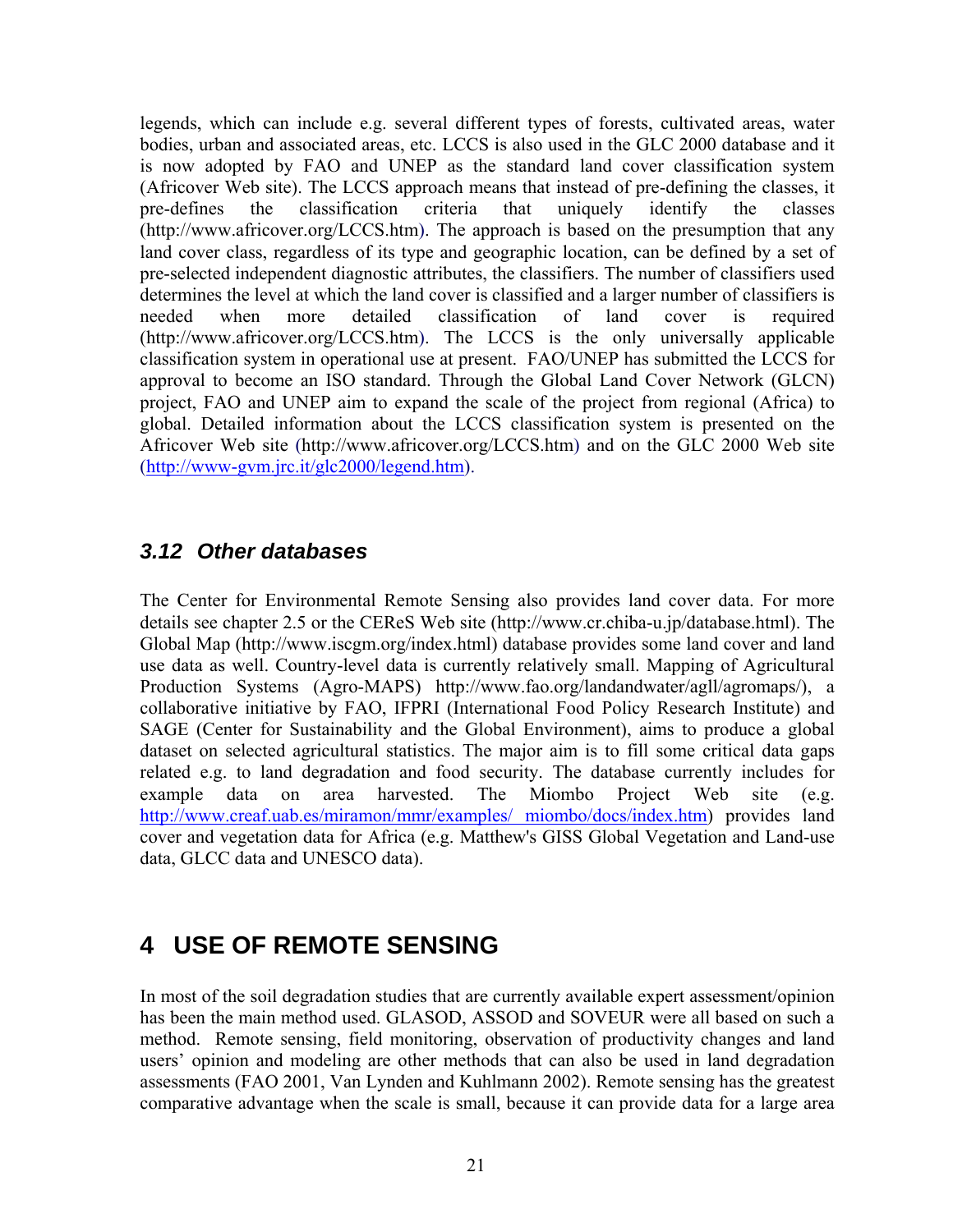at one time (Van Lynden and Kuhlmann 2002), and it is, in principle, an ideal methodology for regional or global degradation assessments. The main problem with the method is that the data should not be used as such, but should be accompanied by adequate ground data in order to obtain reliable estimates. This is one of the reasons why remote sensing is most often used for degradation assessments of relatively small areas. Land degradation is also a complex issue and degradation processes differ greatly. A suitable method for assessment in one situation may not be suitable in another situation. Remote sensing has been used in several local degradation studies and also in the regional study conducted by Kharin et al. (1999). Currently, there are also some ongoing research projects (e.g. in ESA and CIESIN) that aim at using remote sensing to observe treaty implementation.

In land cover and land use mapping satellite imagery is a very important data source. The GLC 2000 database is using satellite images as the major data source. The main data set used is the VEGA 2000 data set, which is composed of satellite data. The Global Land Cover Facility databases and the University of Boston/NASA databases are all based on satellite imagery interpretation, as well as the GLCC database. In the composition of the GLCC, other data sources used include digital elevation data and country or regional-level vegetation and land cover maps. The main sources of data for the Africover database are satellite images. The interpretation chain also includes field checking. Furthermore, EEA's Corine land cover database is based on satellite image interpretation, and remote sensing has also been used in some parts of FAO's Forest Resources Assessment.

### **5 SUMMARY OF FINDINGS**

 $\overline{a}$ 

Although land and soil degradation is a severe problem in many countries, there is little reliable data available on a regional or global level. The GLASOD survey, which was completed in the early 1990s, is basically the only global survey available at the moment. GLASOD is one of the core studies in soil degradation research, but using its country level results is difficult. The study was never meant to be country-specific, and, due to its small scale, the data are not accurate, particularly for smaller countries. The ASSOD study is more detailed and, because of that, provides better country level estimates. The SOVEUR study provides some country level data as well. However, ASSOD and SOVEUR have very limited country scopes. The ASSOD study also has some overlaps between the subtypes of degradation, which causes problems for using the data for UNSD purposes. ASSOD, GLASOD and SOVEUR also measure human-induced degradation, not degradation in general, which is the focus in the UNSD questionnaire. The actual impact of this difference on the estimates is unclear. The studies also measure soil degradation, not land degradation, which is a wider concept<sup>6</sup>. In addition to the core studies, GLASOD, ASSOD and SOVEUR, there are other studies (such as the IIASA study by Stolbovoi and Fischer (1997)) which provide country level data on degradation as well. The CEReS study (Kharin et al. 1999)

<sup>&</sup>lt;sup>6</sup> In the United Nations Convention to Combat Desertification (1994) (UNCCD) "land" is defined to mean "the terrestrial bio-productive system that comprises soil, vegetation, other biota, and the ecological and hydrological processes that operate within the system". Soil degradation is, thus, only one aspect of land degradation.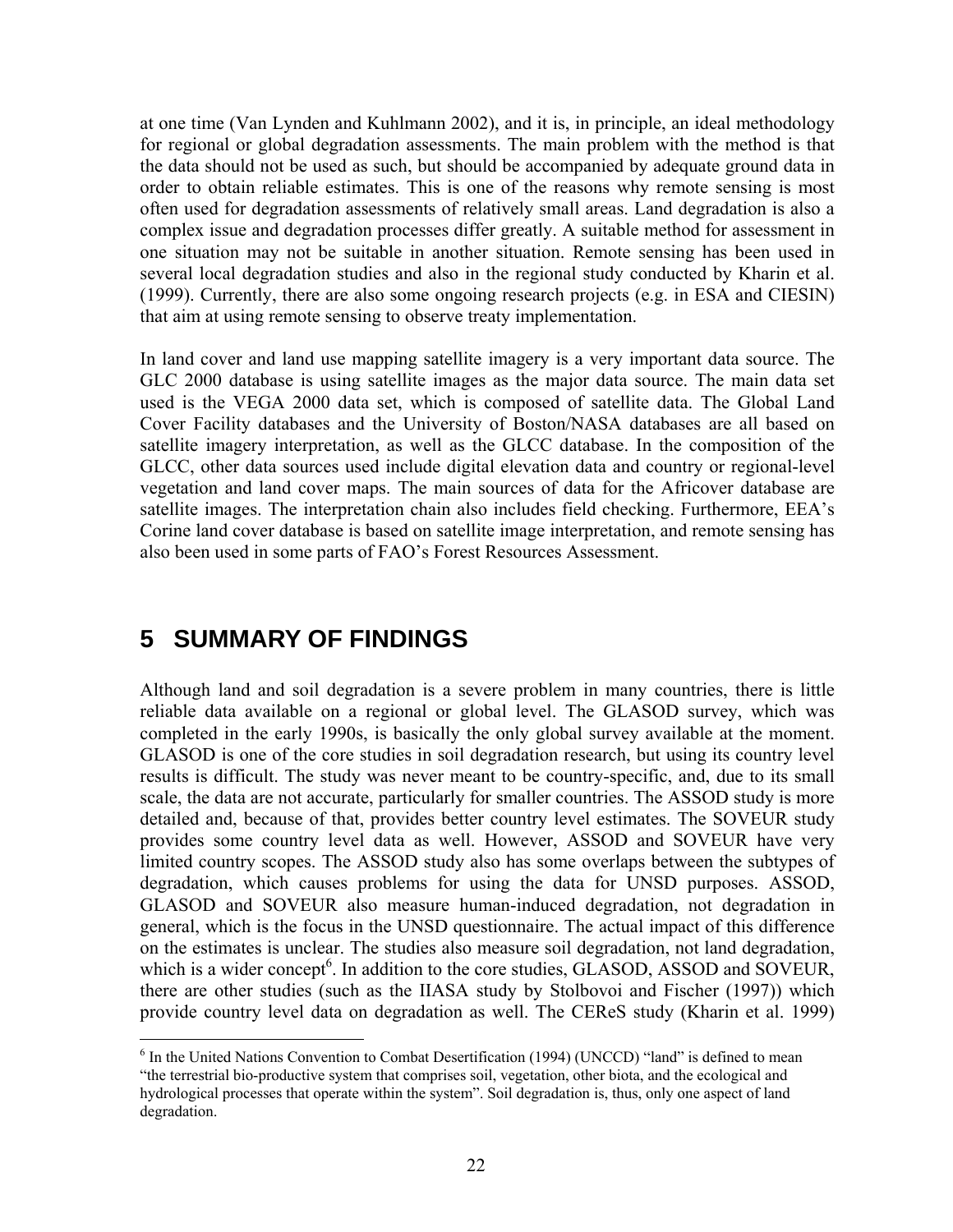provides some secondary country level data for several Asian countries, but also provides regional satellite images based data. It is expected that the LADA project (see e.g. http://lada.virtualcentre.org/pagedisplay/display.asp?section=ladahome) will improve the situation in the future and deliver standardized data at least for the countries most concerned with land degradation.

Compared to the availability of degradation data, land use/land cover data availability is generally much better. The FAO databases provide country level data on agricultural land and forests for most countries, and the GLC 2000, MOD12 (University of Boston/NASA), GLCF, GLCC, and CEReS databases also provide data on several other land use and land cover categories. The World Resources Institute provides some of these data in an analyzed form. In addition, there are several other databases such as Africover or Corine land cover databases that provide data for smaller regions. For UNSD purposes, the most useful land cover databases are, in addition to FAO databases, the MOD12Q1 and GLC 2000 databases. The GLC 2000 database uses a flexible LCCS classification system that was developed by FAO and UNEP and adopted by the same organizations as the standard land cover classification system. LCCS is now proposed to become an ISO standard. MOD12Q1 is a continuously updated database and provides data that is relatively suitable for UNSD purposes. The data collecting methodologies of these databases differ from each other. The FAO data are, to a large extent, based on country reporting and therefore include local knowledge. All reporting countries also use, at least in principle, the same definitions. Databases such as MOD12 and GLC 2000 are, on the other hand, based on remote sensing. This greatly increases the objectivity and comparability of the data, but decreases the utilization of the knowledge of local conditions.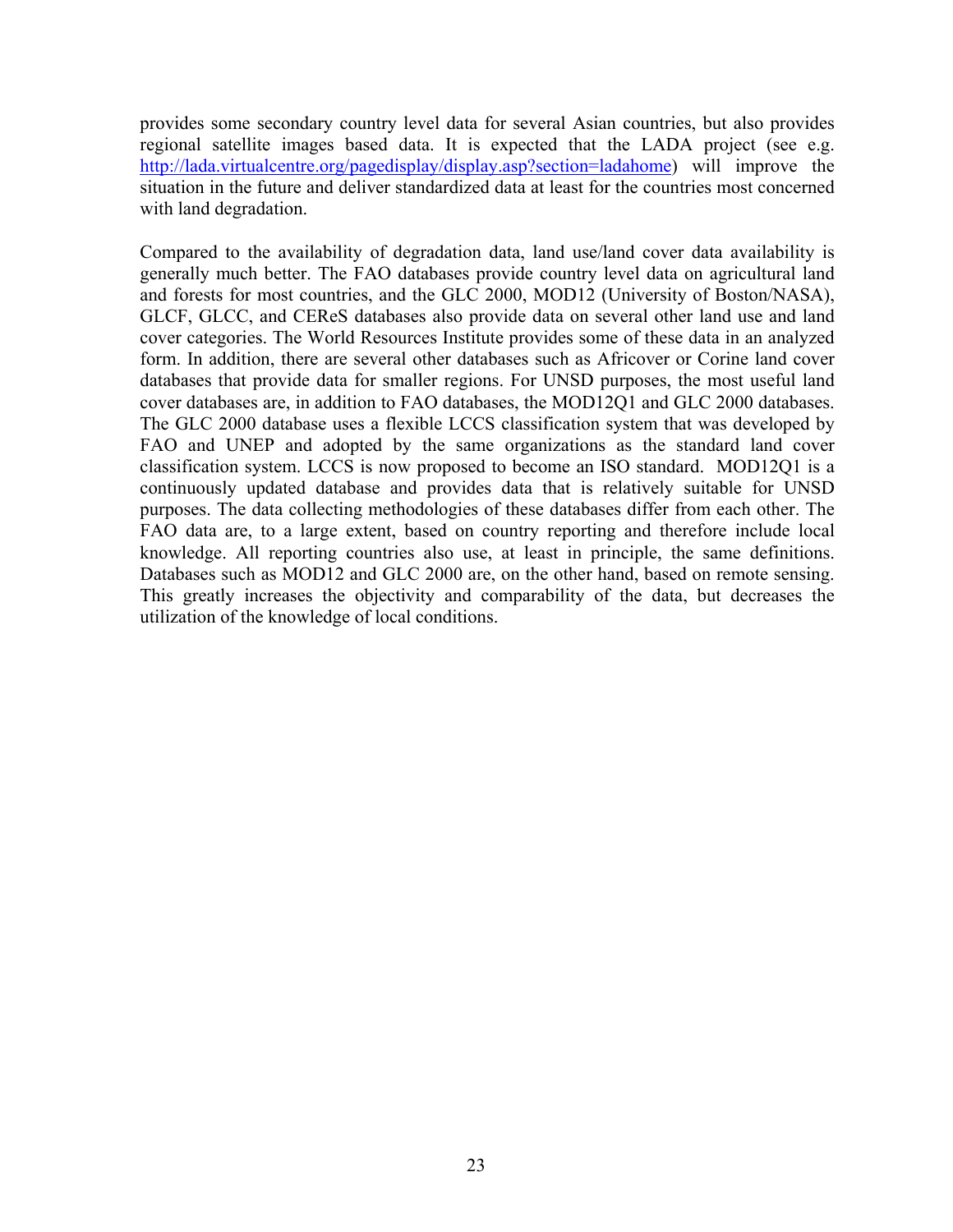## **REFERENCES**

Dregne, H.E. and Chou, N.-T. 1992. Global desertification dimensions and costs. In: Degradation and restoration of arid lands. Lubbock: Texas Tech. University.

FAO 2002. Land degradation assessment in drylands (LADA). What is LADA? (LADA brochure) (ftp://ftp.fao.org/agl/agll/docs/lada.pdf)

FAO 2001. Report on the International Workshop on the Land Degradation Assessment in Drylands Initiative (LADA), 5-8 December 2001, FAO, Rome.

FAO 2000. Land resource potential and constraints at regional and country levels. World Soil Resources Reports 90. FAO, Land and Water Development Division, Rome. 114 p. www.fao.org/ag/agl/agll/terrastat

FAO 1998. FRA 2000. Terms and definitions. FAO, Forest Resources Assessment Programme, Working Paper 1. 17 p.

FAO, UNDP and UNEP 1994. Land degradation in South Asia: its severity, causes and effects upon the people. World Soil Resources Reports. Food and Agriculture Organization of the United Nations, Rome.

FAO-UNESCO. 1995. The digital soil map of the world and derived soil properties. Land and Water Digital Media Series 1. FAO. Rome. CD-ROM.

George, H. and Nachtergaele, F.O. 2002. Land use data. In: Tateishi. R. and Hastings, D. (eds.). Global environmental databases: Present situation, future directions. Vol. 2. International Society for Photogrammetry and Remote Sensing. Pp. 53-65.

Hansen, M.C., DeFries, R.S., Townshend, J. R. G. and Sohlberg, R.. 2000. Global Land Cover classification at 1 km spatial resolution using classification tree approach. International Journal of Remote Sensing 21 (6&7): 1331-1364.

Hansen, M., DeFries, R., Townshend, J. R. G. and Sohlberg, R.. 1998. Land Cover Classification Derived from AVHRR (1 Degree, 8 km or 1 km resolution). College Park, Maryland: The Global Land Cover Facility.

Kharin, N., Tateishi, R. and Harahsheh, H. 1999. Degradation of the drylands of Asia. Center for environmental remote sensing (CEReS), Chiba University, Japan. 81 p.

Kharin, N., Tateishi, R., Gunin, P. and Al-Bilbisi, H. 2004. Degradation of the Drylands of Northern Africa. Center for environmental remote sensing (CEReS), Chiba University, Japan. 87 p.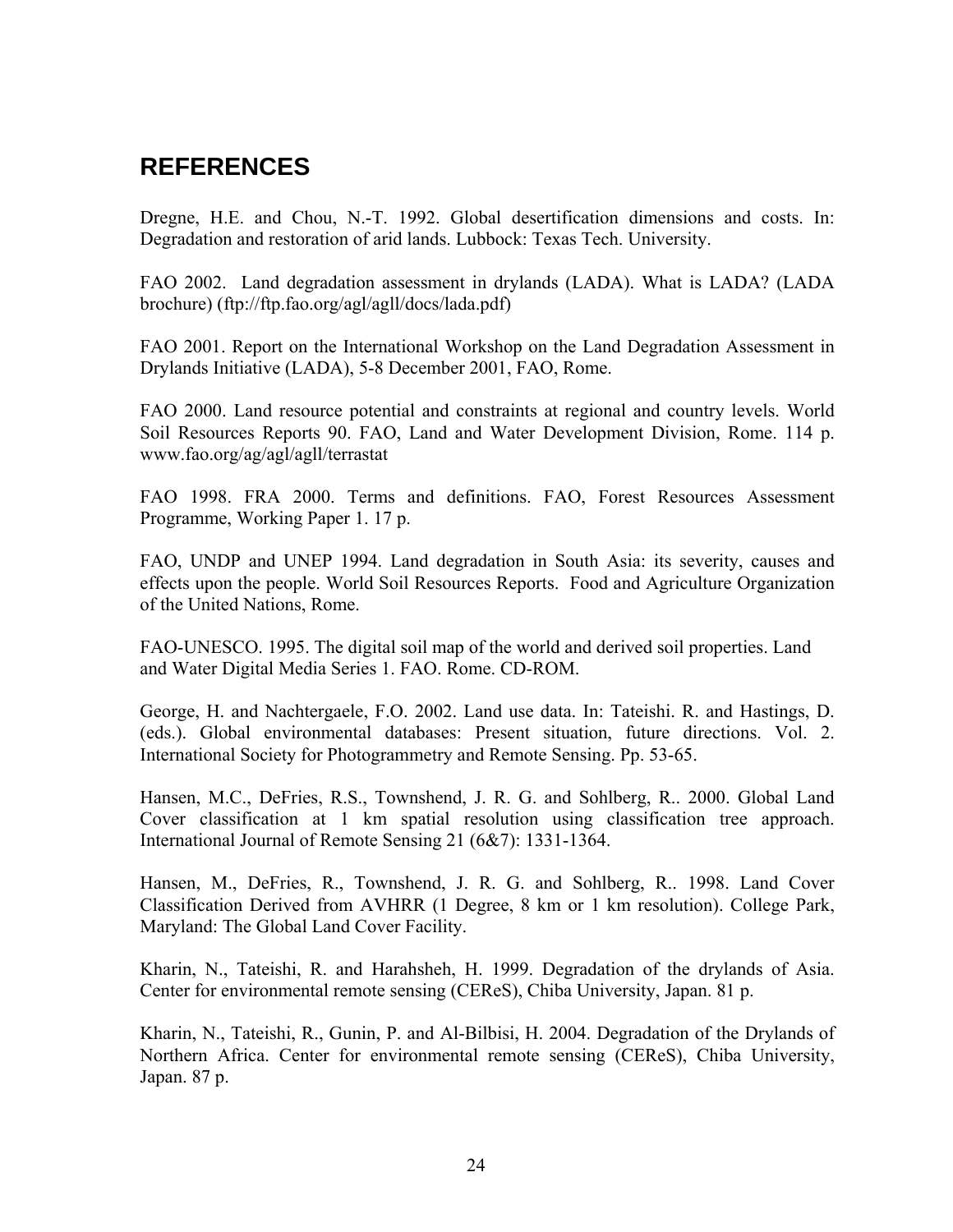Lehner, B. and Döll, P. 2004. Development and validation of a global database of lakes, reservoirs and wetlands. Journal of Hydrology 296: 1-22.

Lepers, E. 2003. Synthesis on the main areas of land-cover and land-use change. Final report. September 2003. LUCC International Project Office. 55 p. + appendix. (On Internet http://www.geo.ucl.ac.be/LUCC/lucc.html)

Marcoux, A. 1996. Population change – natural resources – environmental linkages in the Arab states region. FAO and the United Nations Population Division. http://www.un.org/popin/fao/arabstat.htm

Mayaux, P. et al. 2003. A land cover map of Africa. European Commission, Joint Research Centre.

Middleton, N. and Thomas, D. (eds.) 1997. World Atlas of Desertification. UNEP. 182 p.

Mücher, C.A. (ed.) 2000. PELCOM. Final report. European Commission. 299 p.

Mücher, S., Steinnocher, K., Champeaux, J.-L., Griguolo, S., Wester, K., Heunks, C., and van Katwijk, V. 2000. Establishment of a 1-km Pan-European Land Cover Database for Environmental Monitoring. IAPRS, VOL. XXXIII, Amsterdam. On Internet: http://www.geo-informatie.nl/projects/pelcom/public/index.htm

Oldeman, L.R. 1988 (ed.). Guidelines for general assessment of the status of human-induced soil degradation. Global assessment of soil degradation (GLASOD). International Soil Reference and Information Centre, Working Paper and Reprint No. 88/4. 12 p.

Oldeman, L.R., Hakkeling, R.T.A. and Sombroek, W.G. 1991. World map of the status of human-induced soil degradation. A explanatory note. Second revised edition. ISRIC and UNEP. 34 p.

Stolbovoi, V. and Fischer, G. 1997. A new digital georeferenced database of soil degradation in Russia. International Institute for Applied Systems Analysis, Interim report IR-97-084/November. 14 pages. http://www.iiasa.ac.at/Publications/Documents/IR-97- 084.pdf (Possibly the same report published also as a Research Report in 1999)

United Nations Convention to Combat Desertification. 1994. http://www.unccd.int /convention/menu.php

Van Lynden, G.W.J. 2004. European and world soils: present situation and expected evolution. Paper presented in the I International Conference on soil and compost ecobiology. September  $15<sup>th</sup>$ -17<sup>th</sup> 2004, León, Spain. Conference Proceedings (currently in preparation).

Van Lynden, G.W.J. 2000. Soil degradation in Central and Eastern Europe. The assessment of the status of human-induced soil degradation. FAO and ISRIC, Report 2000/5. 15 p.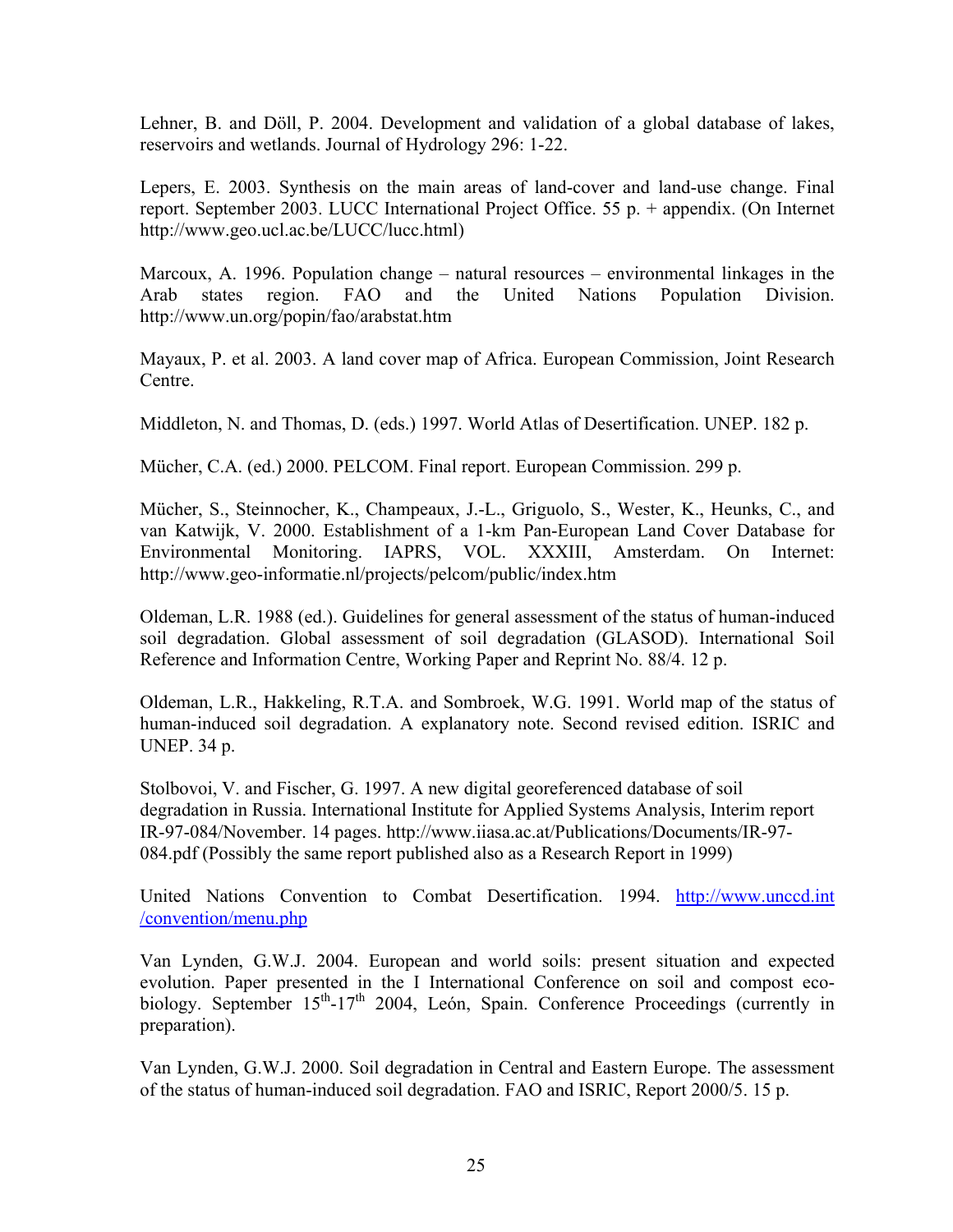Van Lynden, G.W.J. 1997. Guidelines for the Assessment of Soil Degradation in Central and Eastern Europe (SOVEUR Project). Report 97/08b (revised edition), ISRIC, Wageningen. http://www.isric.org/

Van Lynden, G.W.J. and Kuhlmann, T. 2002. Review of Degradation Assessment Methods. LADA (Land Degradation Assessment in Dryland Areas). Draft, September 2002. 53 p.

Van Lynden, G.W.J. and Oldeman, L.R. 1997. Assessment of the Status of Human-induced soil degradation in South and South East Asia. International Soil Reference and Information Centre, Wageningen. 35 p. http://lime.isric.nl/Docs/ASSODEndReport.pdf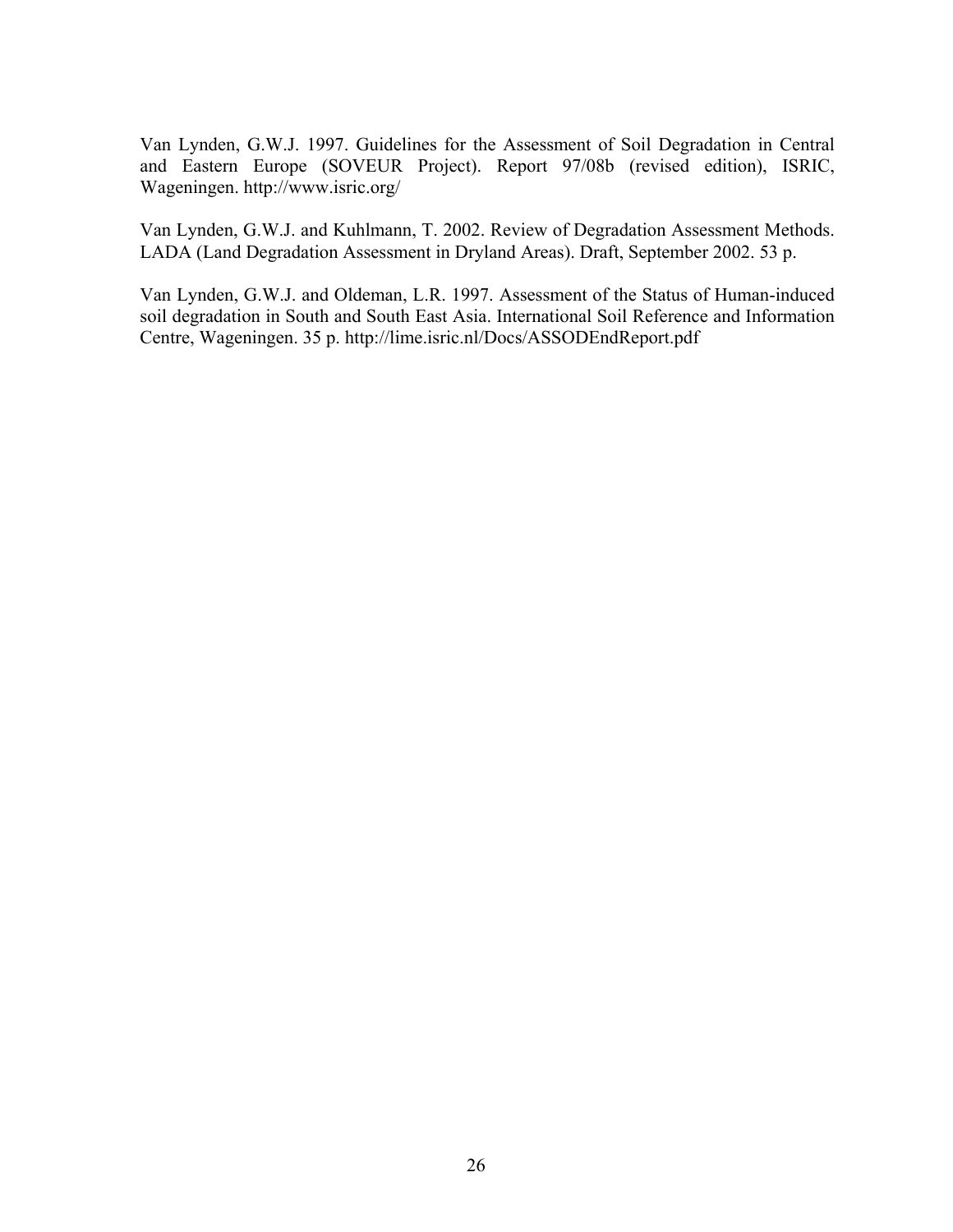# **ANNEXES**

## *Annex I*

#### **Degradation studies used in the LUCC/GOFC** *Areas of rapid land cover change* **– project (Lepers 2003; personal communication with Eric F. Lambin, Department of Geography, University of Louvain, Belgium).**

| <b>Database</b>                                          | Data source                                                                                                                     | <b>Time period</b>                                                                 | <b>Variables</b>                                                                                                                                                                                                                                 |
|----------------------------------------------------------|---------------------------------------------------------------------------------------------------------------------------------|------------------------------------------------------------------------------------|--------------------------------------------------------------------------------------------------------------------------------------------------------------------------------------------------------------------------------------------------|
| Africa                                                   |                                                                                                                                 |                                                                                    |                                                                                                                                                                                                                                                  |
| A national review of land degradation in<br>South Africa | Expert consultation                                                                                                             | Period of completion: 1997-<br>1998, collection of data over<br>the last ten years | Combined degradation index<br>based on the soil degradation<br>and veld degradation indexes                                                                                                                                                      |
| Land degradation in Botswana                             | Expert opinion                                                                                                                  | 1980-2000                                                                          | Desertification mostly due to<br>heavy grazing in the vicinity<br>of rivers and consequent<br>erosion                                                                                                                                            |
| Land degradation in Zimbabwe                             | Actual monthly rainfall<br>data and daily AVHRR<br>GAC data                                                                     | 1982-1989                                                                          | Rain-use efficiency (RUE) or<br>the ratio of net primary<br>production to precipitation.<br>Reductions in RUE are<br>indicative of degradation                                                                                                   |
| Monitoring desertification in Namibia                    | National level<br>desertification<br>monitoring system based<br>on data collected by<br>different administrations<br>in Namibia | 1970-2001                                                                          | Yearly desertification risk map<br>based on a livestock pressure<br>index (Ministry of<br>Agriculture), a population<br>pressure index (census data), a<br>rainfall index (Namibian<br>Weather Bureau) and a erosion<br>risk index (AEZ project) |
| Land degradation in Sahel                                | Actual monthly rainfall<br>data and daily AVHRR<br>GAC data                                                                     | 1982-1990                                                                          | Rain-use efficiency (RUE) or<br>the ratio of net primary<br>production to precipitation.<br>Reductions in RUE are<br>indicative of degradation                                                                                                   |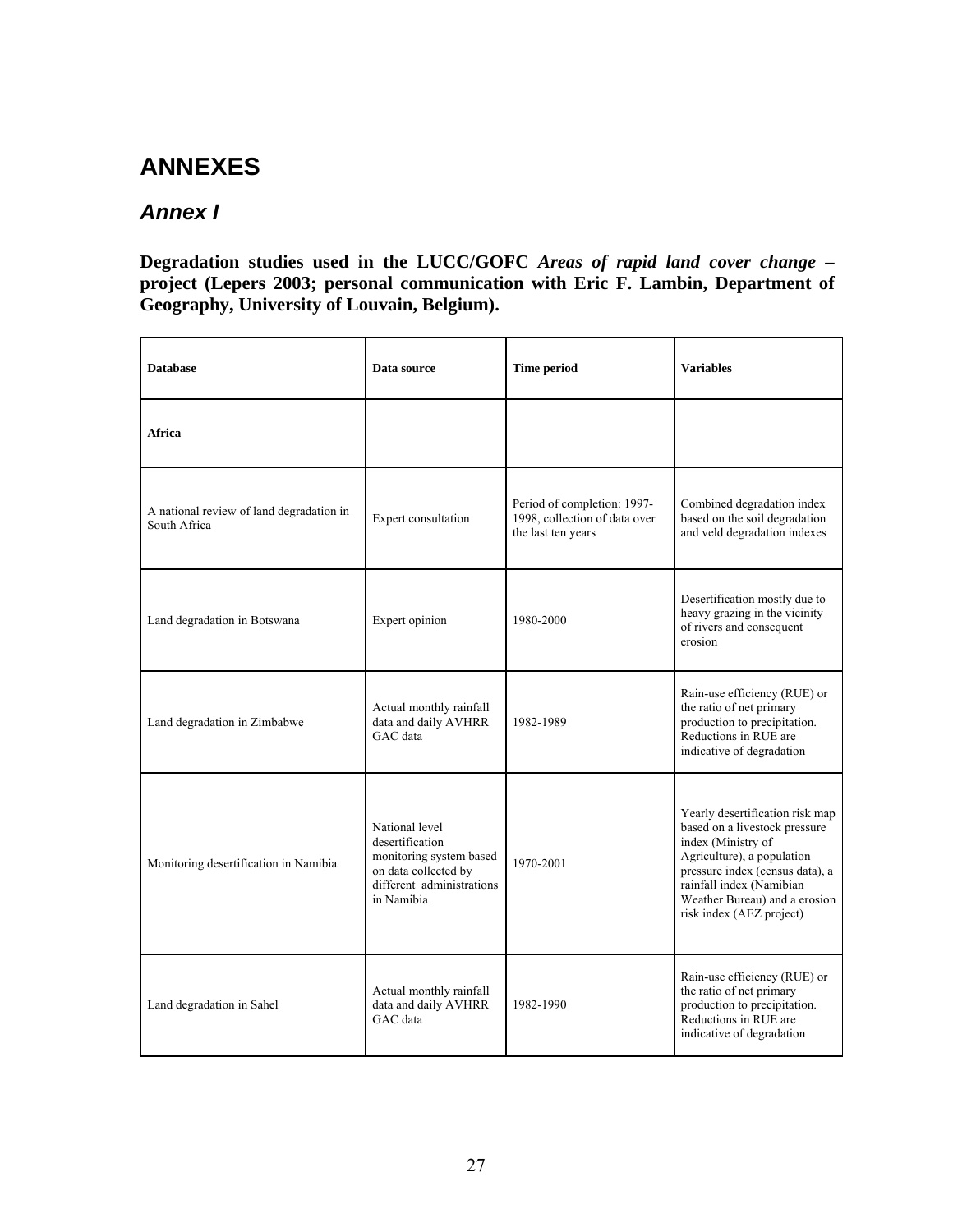| <b>Database</b>                                                                                        | Data source                                                                                                                                               | <b>Time period</b>                                                                | <b>Variables</b>                                                                                                                                                                                                                  |
|--------------------------------------------------------------------------------------------------------|-----------------------------------------------------------------------------------------------------------------------------------------------------------|-----------------------------------------------------------------------------------|-----------------------------------------------------------------------------------------------------------------------------------------------------------------------------------------------------------------------------------|
| Asia                                                                                                   |                                                                                                                                                           |                                                                                   |                                                                                                                                                                                                                                   |
| Desertification map of the drylands of<br>Asia                                                         | <b>Extensive literature</b><br>review, application of<br>low-resolution space<br>images (NOAA/<br>AVHRR), thematic maps                                   | Roughly 20-30 years up to<br>1992                                                 | Vegetation cover degradation,<br>wind erosion, water erosion,<br>soil salinisation, rangeland<br>watterlogging                                                                                                                    |
| Assessment of the status of human-<br>induced soil degradation in South and<br>South-East Asia (ASSOD) | Development of national<br>soil degradation<br>databases by the national<br>nodal institutions                                                            | 1997, rate of degradation has<br>been assessed over 5 to 10<br>years              | Water erosion, wind erosion,<br>physical and chemical<br>deterioration. Soil degradation<br>severity = $f$ (extent of<br>degradation, impact of<br>degradation). Impact= f(level<br>of production change, level of<br>management) |
| Desertification/soil degradation map of<br><b>Russian Federation</b>                                   | Literature review, expert<br>opinion, field survey,<br>remote sensing                                                                                     | Most data gathered after 1960s                                                    | Water erosion, formation of<br>non-fixed and blown-out<br>surfaces, salinization, soil<br>alkalinisation                                                                                                                          |
| Digital Geo-referenced Database of soil<br>degradation in Russia                                       | Unpublished maps<br>compiled for the State<br>Committee on Land<br>Resources and Land-Use<br>Planning of Russia                                           | Completed in 1997 but data<br>derived from more than 10-<br>years old inventories | Water erosion, wind erosion,<br>physical and chemical<br>deterioration                                                                                                                                                            |
| Desertification in China                                                                               |                                                                                                                                                           | published in 1988 and updated<br>in 1996                                          | Degradation severity mainly<br>based on wind erosion                                                                                                                                                                              |
| <b>Australia</b>                                                                                       |                                                                                                                                                           |                                                                                   |                                                                                                                                                                                                                                   |
| Sheetwash and rill erosion over the<br>Australian continent                                            | Time series of remote<br>sensing imagery<br>(NOAA/NASA<br>pathfinder GAC 8-km),<br>daily rainfall, new digital<br>maps of soil and terrain<br>properties. | 1981-1994                                                                         | Water erosion: sheetwash and<br>rill erosion (via the Revised<br>Universal Soil Loss equation)                                                                                                                                    |
| Wind erosion trends                                                                                    | Data on dust event type,<br>wind speed, temperature<br>and rainfall from the<br>Bureau of Meteorology<br>(Australia)                                      | 1986-1996                                                                         | Accelerated Erosion Index $=$<br>wind erosion due to the impact<br>of land use activities                                                                                                                                         |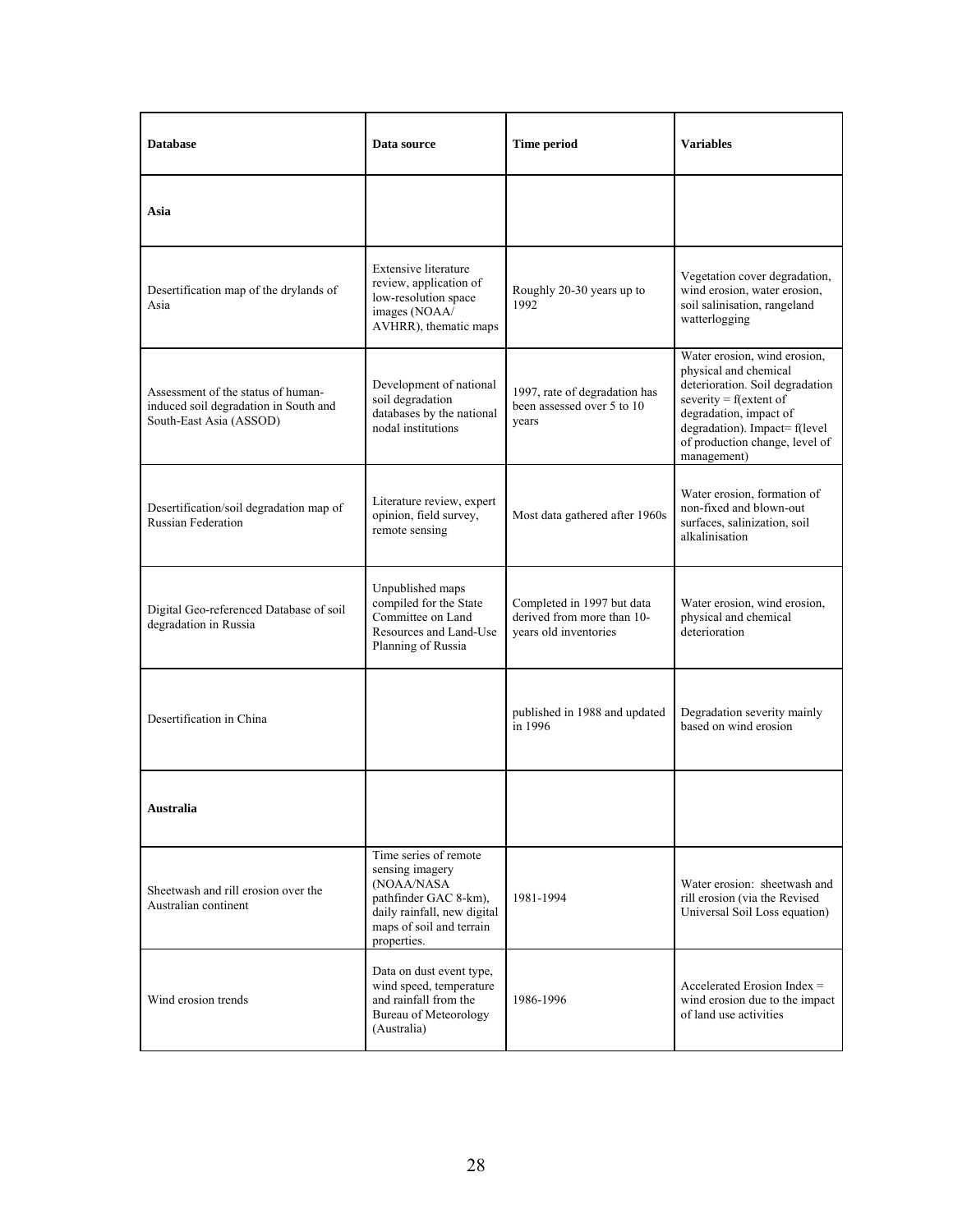| <b>Database</b>                                                         | Data source                                                                                                          | Time period                                                                        | <b>Variables</b>                                                                                                                                                                                                    |
|-------------------------------------------------------------------------|----------------------------------------------------------------------------------------------------------------------|------------------------------------------------------------------------------------|---------------------------------------------------------------------------------------------------------------------------------------------------------------------------------------------------------------------|
| <b>North and Central America</b>                                        |                                                                                                                      |                                                                                    |                                                                                                                                                                                                                     |
| Change in annual soil erosion by wind<br>and water in the United States | Aggregation at<br>hydrologic unit level of<br>data collected at more<br>than 800,000 sample<br>sites nationwide      | 1982-1992                                                                          | Change in annual soil erosion<br>by wind and water on cropland<br>and CPR land based on the<br>Universal soil loss equation<br>and the wind erosion equation                                                        |
| Evaluation of the degradation of soils in<br>Mexico                     | National level<br>desertification<br>monitoring system                                                               | 1999                                                                               | Water erosion, wind erosion,<br>chemical (pollution, decline of<br>fertility, salinisation,<br>acidification, eutrofication)<br>and physical deterioration<br>(compaction, diminution of the<br>water availability) |
| <b>South America</b>                                                    |                                                                                                                      |                                                                                    |                                                                                                                                                                                                                     |
| Status of desertification in the Patagonian<br>region                   | Derived from NOAA<br>AVHRR LAC images,<br>Landsat MSS images,<br>existing data and<br>intensive field<br>observation | 1986-1992                                                                          | Degradation of vegetative<br>cover and soil (water erosion,<br>wind erosion, soil crusting and<br>compaction, salinisation,<br>alkalinisation)                                                                      |
| Map of desertification in Chili                                         | National level<br>desertification<br>monitoring system                                                               | Data published in 1999,<br>snapshot, not a dynamic<br>diagnosis of desertification | Aridity regime (drough period<br>length and xerophytism<br>index), erosion, poverty, local<br>desertification trend                                                                                                 |
| Occurrence of desertification in Brazil                                 | Carried out partly by the<br>Center of Remote<br>Sensing of IBAMA,<br>radar images?                                  | 1995                                                                               | Methodology based on the<br>capacity to use the soil (soil<br>productivity)                                                                                                                                         |
| Colombia                                                                | Model to identify areas<br>where desertification is<br>taking place                                                  | Information available up to the<br>year 2000                                       | Climatic index, biotic<br>component, xerophilous<br>vegetal cover, dry soils and<br>their erosion, salinisation                                                                                                     |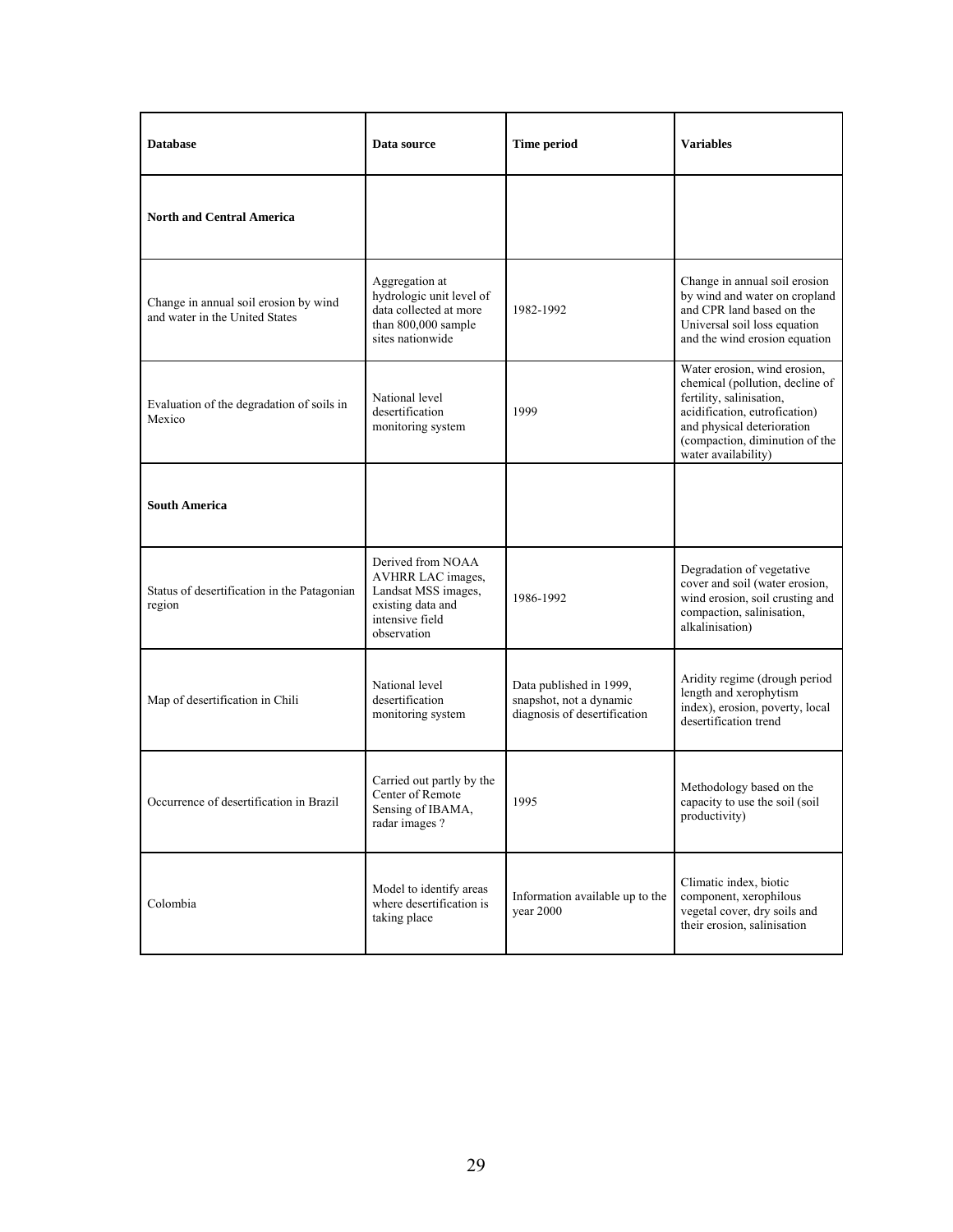## *Annex II*

**Value Description** 

**IGBP Land Cover Classification** (by Belward 1996) (source: Global Land Cover Characteristics Database, http://edcdaac.usgs.gov/glcc/globdoc2\_0.asp, original source: Belward, A.S.(ed.), 1996, The IGBP-DIS global 1 km land cover data set (DISCover)-proposal and implementation plans: IGBP-DIS Working Paper No. 13, Toulouse, France, 61 p.)

- 1 Evergreen Needleleaf Forest 2 Evergreen Broadleaf Forest 3 Deciduous Needleleaf Forest 4 Deciduous Broadleaf Forest 5 Mixed Forest 6 Closed Shrublands 7 Open Shrublands 8 Woody Savannas 9 Savannas 10 Grasslands 11 Permanent Wetlands 12 Croplands 13 Urban and Built-Up 14 Cropland/Natural Vegetation Mosaic
- 15 Snow and Ice
- 16 Barren or Sparsely Vegetated
- 17 Water Bodies
- 99 Interrupted Areas (Goodes Homolosine Projection)
- 100 Missing Data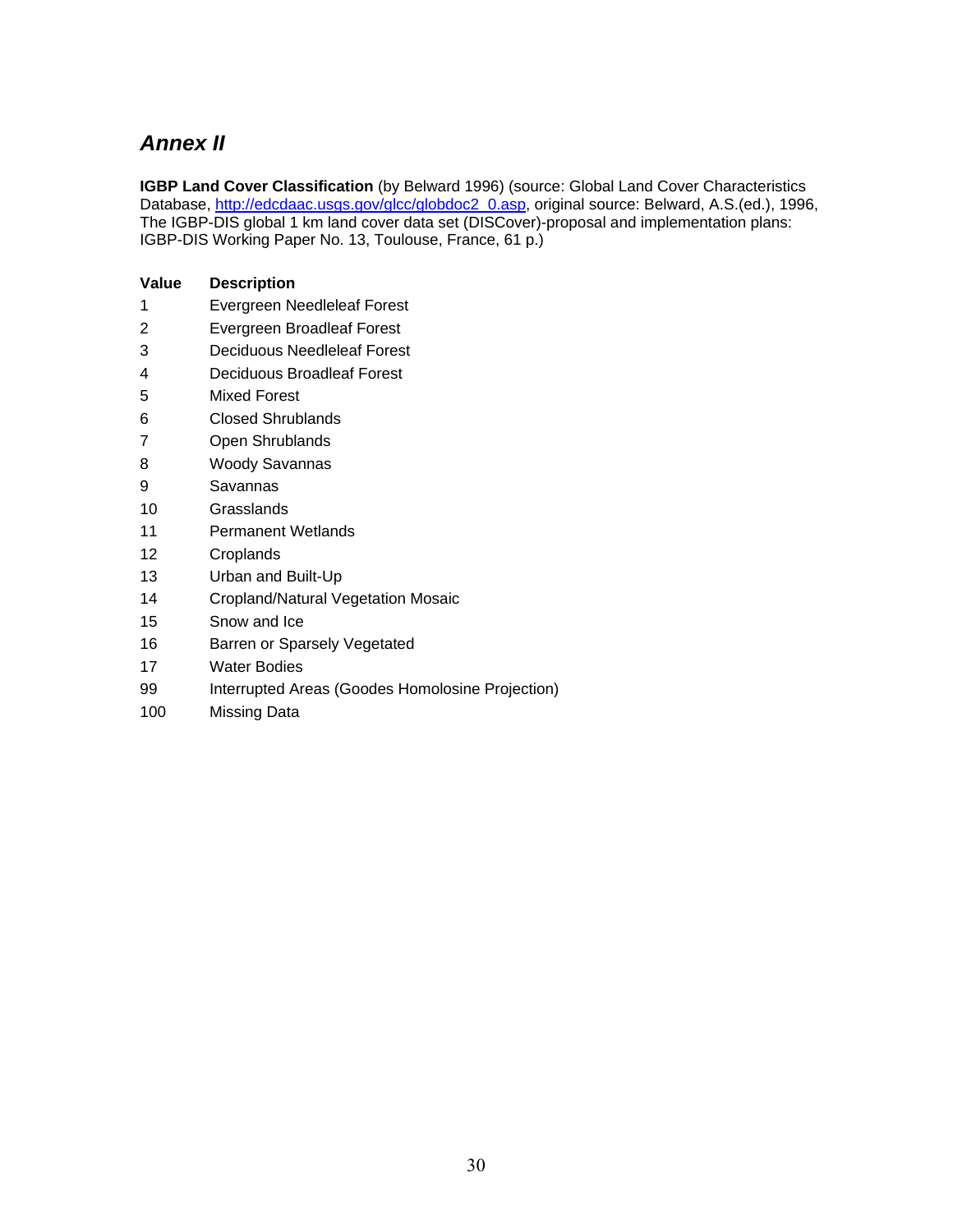## *Annex III*

**Global Ecosystems Legend** (by Olson 1994a, 1994b). (Source: Global Land Cover Characteristics Database, http://edcdaac.usgs.gov/glcc/globdoc2\_0.asp, original sources: Olson, J.S. (1994a), Global ecosystem framework-definitions: USGS EROS Data Center Internal Report, Sioux Falls, SD, 37 p., and Olson, J.S.(1994b), Global ecosystem framework-translation strategy: USGS EROS Data Center Internal Report, Sioux Falls, SD, 39 p.)

| Value                   | <b>Description</b>                 |
|-------------------------|------------------------------------|
| 1                       | Urban                              |
| $\overline{2}$          | Low Sparse Grassland               |
| 3                       | <b>Coniferous Forest</b>           |
| $\overline{\mathbf{4}}$ | Deciduous Conifer Forest           |
| 5                       | Deciduous Broadleaf Forest         |
| 6                       | <b>Evergreen Broadleaf Forests</b> |
| 7                       | Tall Grasses and Shrubs            |
| 8                       | <b>Bare Desert</b>                 |
| 9                       | <b>Upland Tundra</b>               |
| 10                      | Irrigated Grassland                |
| 11                      | Semi Desert                        |
| 12                      | Glacier Ice                        |
| 13                      | Wooded Wet Swamp                   |
| 14                      | <b>Inland Water</b>                |
| 15                      | Sea Water                          |
| 16                      | Shrub Evergreen                    |
| 17                      | <b>Shrub Deciduous</b>             |
| 18                      | Mixed Forest and Field             |
| 19                      | <b>Evergreen Forest and Fields</b> |
| 20                      | Cool Rain Forest                   |
| 21                      | <b>Conifer Boreal Forest</b>       |
| 22                      | <b>Cool Conifer Forest</b>         |
| 23                      | <b>Cool Mixed Forest</b>           |
| 24                      | Mixed Forest                       |
| 25                      | <b>Cool Broadleaf Forest</b>       |
| 26                      | Deciduous Broadleaf Forest         |
| 27                      | Conifer Forest                     |
| 28                      | Montane Tropical Forests           |
| 29                      | <b>Seasonal Tropical Forest</b>    |
| 30                      | Cool Crops and Towns               |
| 31                      | Crops and Town                     |
| 32                      | Dry Tropical Woods                 |
| 33                      | <b>Tropical Rainforest</b>         |
| 34                      | <b>Tropical Degraded Forest</b>    |
| 35                      | Corn and Beans Cropland            |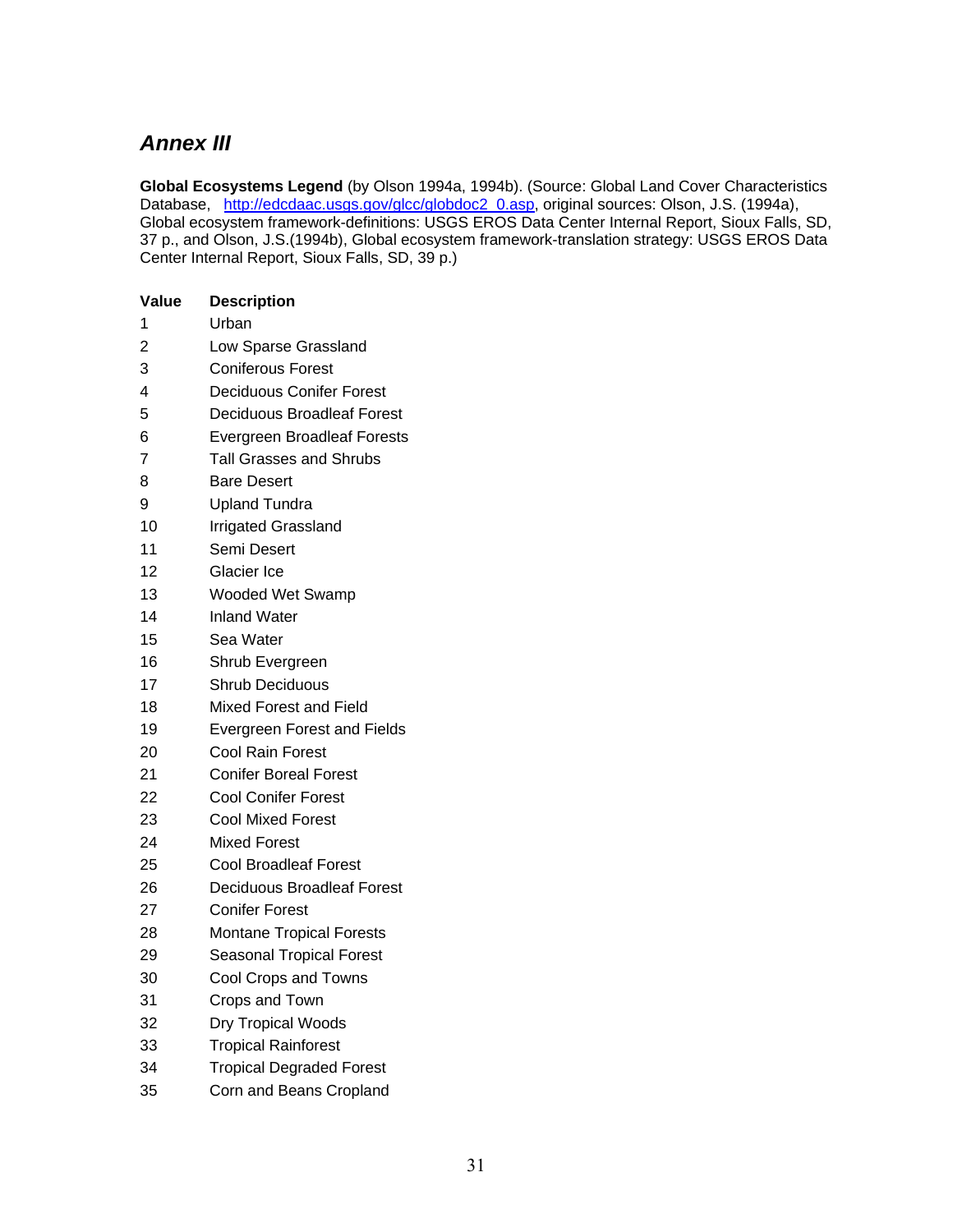| 36 | <b>Rice Paddy and Field</b>            |
|----|----------------------------------------|
| 37 | <b>Hot Irrigated Cropland</b>          |
| 38 | Cool Irrigated Cropland                |
| 39 | Cold Irrigated Cropland                |
| 40 | <b>Cool Grasses and Shrubs</b>         |
| 41 | Hot and Mild Grasses and Shrubs        |
| 42 | Cold Grassland                         |
| 43 | Savanna (Woods)                        |
| 44 | Mire, Bog, Fen                         |
| 45 | Marsh Wetland                          |
| 46 | Mediterranean Scrub                    |
| 47 | Dry Woody Scrub                        |
| 48 | Dry Evergreen Woods                    |
| 49 | <b>Volcanic Rock</b>                   |
| 50 | <b>Sand Desert</b>                     |
| 51 | Semi Desert Shrubs                     |
| 52 | Semi Desert Sage                       |
| 53 | <b>Barren Tundra</b>                   |
| 54 | Cool Southern Hemisphere Mixed Forests |
| 55 | Cool Fields and Woods                  |
| 56 | <b>Forest and Field</b>                |
| 57 | Cool Forest and Field                  |
| 58 | <b>Fields and Woody Savanna</b>        |
| 59 | Succulent and Thorn Scrub              |
| 60 | Small Leaf Mixed Woods                 |
| 61 | Deciduous and Mixed Boreal Forest      |
| 62 | <b>Narrow Conifers</b>                 |
| 63 | Wooded Tundra                          |
| 64 | <b>Heath Scrub</b>                     |
| 65 | Coastal Wetland, NW                    |
| 66 | Coastal Wetland, NE                    |
| 67 | Coastal Wetland, SE                    |
| 68 | Coastal Wetland, SW                    |
| 69 | Polar and Alpine Desert                |
| 70 | Glacier Rock                           |
| 71 | Salt Playas                            |
| 72 | Mangrove                               |
| 73 | Water and Island Fringe                |
| 74 | Land, Water, and Shore (see Note 1)    |
| 75 | Land and Water, Rivers (see Note 1)    |
| 76 | Crop and Water Mixtures                |
| 77 | Southern Hemisphere Conifers           |
| 78 | Southern Hemisphere Mixed Forest       |
| ⇁⌒ |                                        |

79 Wet Sclerophylic Forest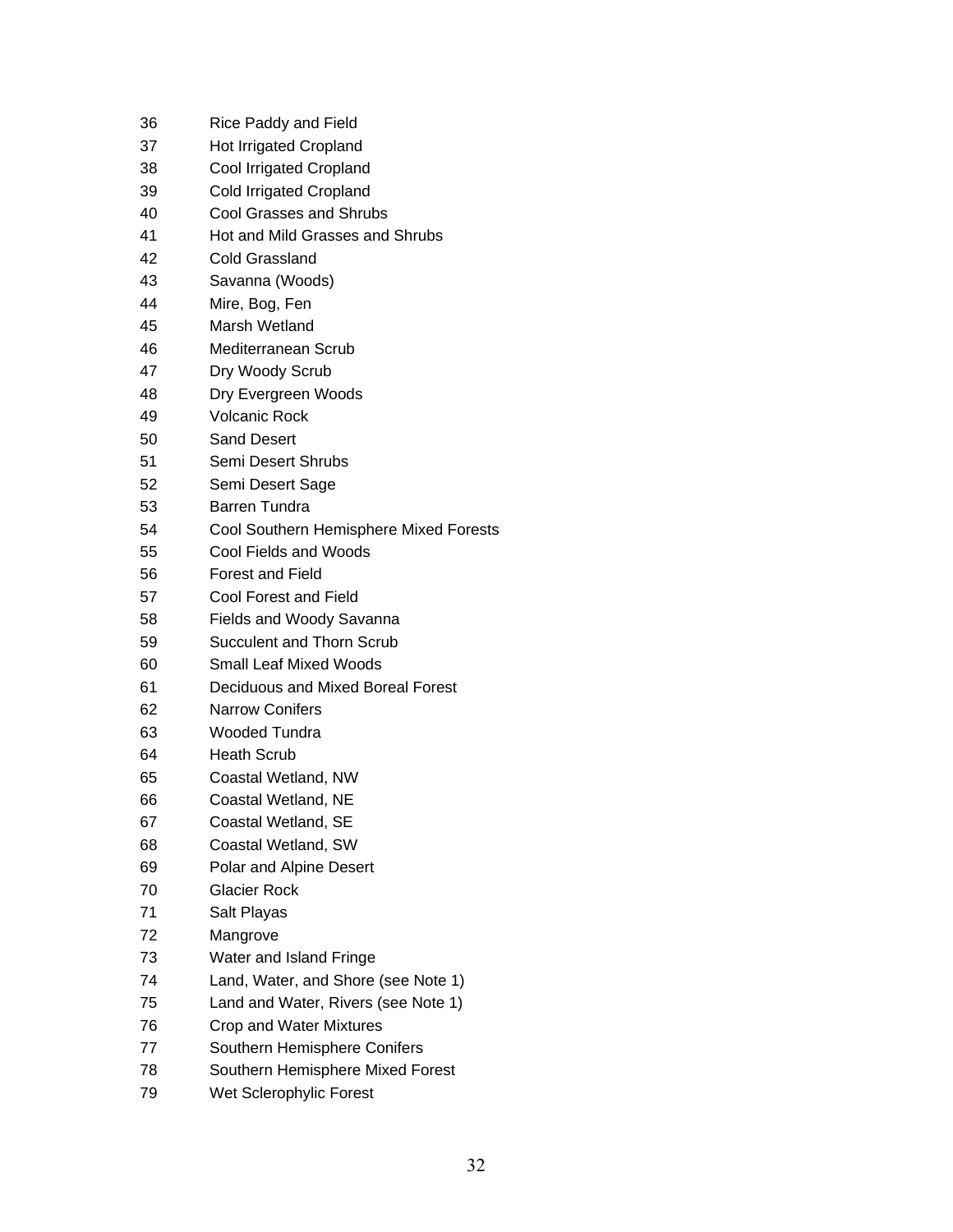| 80  | <b>Coastline Fringe</b>                          |
|-----|--------------------------------------------------|
| 81  | Beaches and Dunes                                |
| 82  | Sparse Dunes and Ridges                          |
| 83  | <b>Bare Coastal Dunes</b>                        |
| 84  | Residual Dunes and Beaches                       |
| 85  | <b>Compound Coastlines</b>                       |
| 86  | Rocky Cliffs and Slopes                          |
| 87  | Sandy Grassland and Shrubs                       |
| 88  | Bamboo                                           |
| 89  | Moist Eucalyptus                                 |
| 90  | Rain Green Tropical Forest                       |
| 91  | Woody Savanna                                    |
| 92  | <b>Broadleaf Crops</b>                           |
| 93  | Grass Crops                                      |
| 94  | Crops, Grass, Shrubs                             |
| 95  | Evergreen Tree Crop                              |
| 96  | Deciduous Tree Crop                              |
| 99  | Interrupted Areas (Goodes Homolosine Projection) |
| 100 | Missing Data                                     |
|     |                                                  |

**USGS Land Use/Land Cover System Legend** (Anderson et al. 1976) (Modified Level 2). (Source: Global Land Cover Characteristics Database, http://edcdaac.usgs.gov/glcc/globdoc2\_0.asp, original source: Anderson, J.R., Hardy, E.E., Roach J.T., and Witmer R.E. (1976), A land use and land cover classification system for use with remote sensor data: U.S. Geological Survey Professional Paper 964, 28 p.)

| Value | Code | <b>Description</b>                           |
|-------|------|----------------------------------------------|
| 1     | 100  | Urban and Built-Up Land                      |
| 2     | 211  | Dryland Cropland and Pasture                 |
| 3     | 212  | Irrigated Cropland and Pasture               |
| 4     | 213  | Mixed Dryland/Irrigated Cropland and Pasture |
| 5     | 280  | Cropland/Grassland Mosaic                    |
| 6     | 290  | Cropland/Woodland Mosaic                     |
| 7     | 311  | Grassland                                    |
| 8     | 321  | Shrubland                                    |
| 9     | 330  | Mixed Shrubland/Grassland                    |
| 10    | 332  | Savanna                                      |
| 11    | 411  | Deciduous Broadleaf Forest                   |
| 12    | 412  | Deciduous Needleleaf Forest                  |
| 13    | 421  | Evergreen Broadleaf Forest                   |
| 14    | 422  | Evergreen Needleleaf Forest                  |
| 15    | 430  | <b>Mixed Forest</b>                          |
| 16    | 500  | <b>Water Bodies</b>                          |
| 17    | 620  | Herbaceous Wetland                           |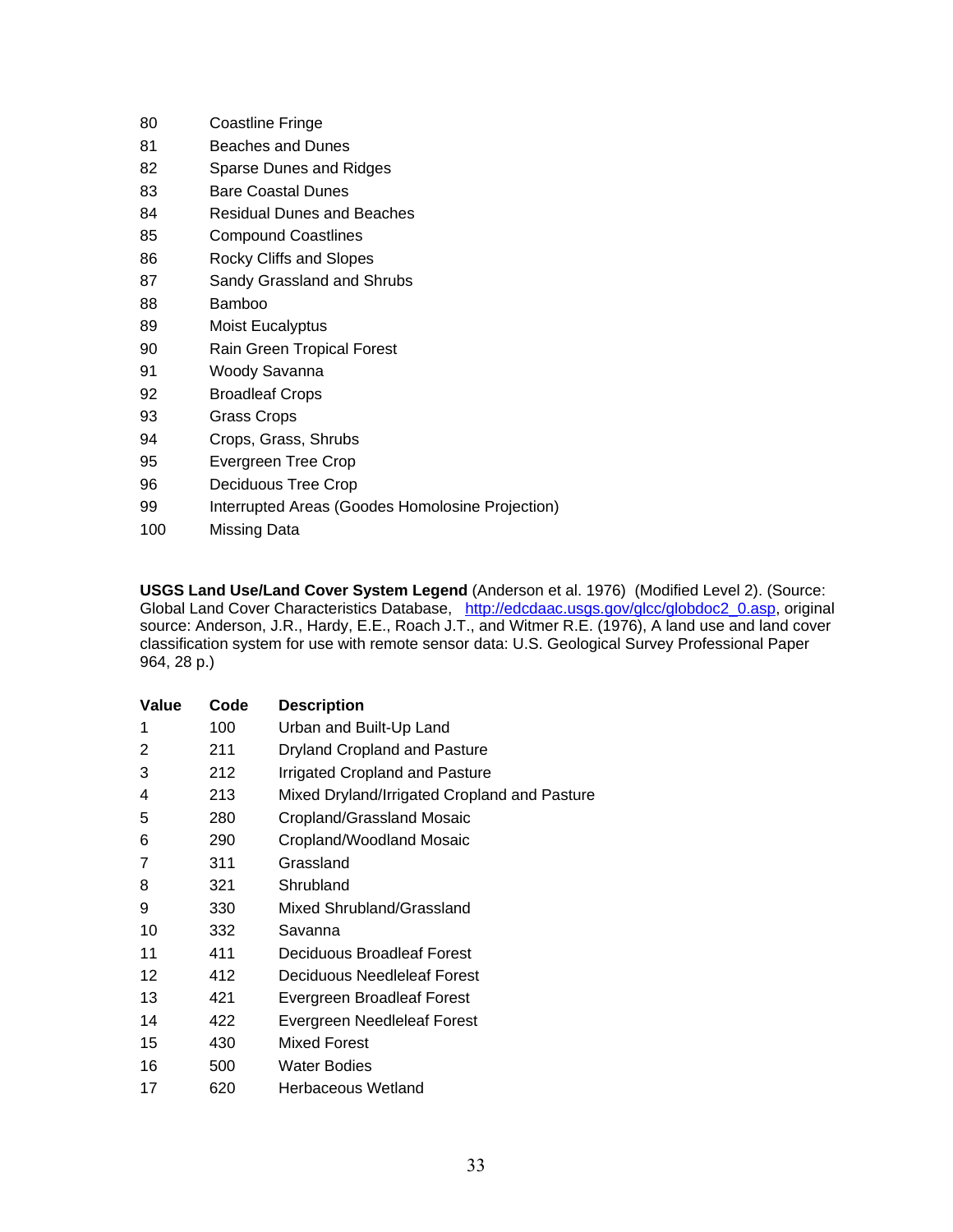| 18  | 610 | Wooded Wetland                                   |
|-----|-----|--------------------------------------------------|
| 19  | 770 | Barren or Sparsely Vegetated                     |
| 20  | 820 | Herbaceous Tundra                                |
| 21  | 810 | Wooded Tundra                                    |
| 22  | 850 | Mixed Tundra                                     |
| 23  | 830 | Bare Ground Tundra                               |
| 24  | 900 | Snow or Ice                                      |
| 99  |     | Interrupted Areas (Goodes Homolosine Projection) |
| 100 |     | Missing Data                                     |
|     |     |                                                  |

**Simple Biosphere Model Legend** (Sellers et al., 1986). (Source: Global Land Cover Characteristics Database, http://edcdaac.usgs.gov/glcc/globdoc2\_0.asp, original source: Sellers, P.J., Mintz, Y., Sud, Y.C., and Dalcher A. (1986), A simple biosphere model (SiB) for use within general circulation models: Journal of Atmospheric Science , v. 43, p. 505-531.)

| Value | <b>Description</b>                                  |
|-------|-----------------------------------------------------|
| 1     | Evergreen Broadleaf Trees                           |
| 2     | <b>Broadleaf Deciduous Trees</b>                    |
| 3     | Deciduous and Evergreen Trees                       |
| 4     | Evergreen Needleleaf Trees                          |
| 5     | Deciduous Needleleaf Trees                          |
| 6     | Ground Cover with Trees and Shrubs                  |
| 7     | Groundcover Only                                    |
| 8     | <b>Broadleaf Shrubs with Perennial Ground Cover</b> |
| 9     | <b>Broadleaf Shrubs with Bare Soil</b>              |
| 10    | Groundcover with Dwarf Trees and Shrubs             |
| 11    | <b>Bare Soil</b>                                    |
| 12    | Agriculture or C3 Grassland                         |
| 17    | Persistent Wetland                                  |
| 18    | Dry Coastal Complexes                               |
| 19    | Water                                               |
| 20    | Ice Cap and Glacier                                 |
| 99    | Interrupted Areas (Goodes Homolosine Projection)    |
| 100   | Missing Data                                        |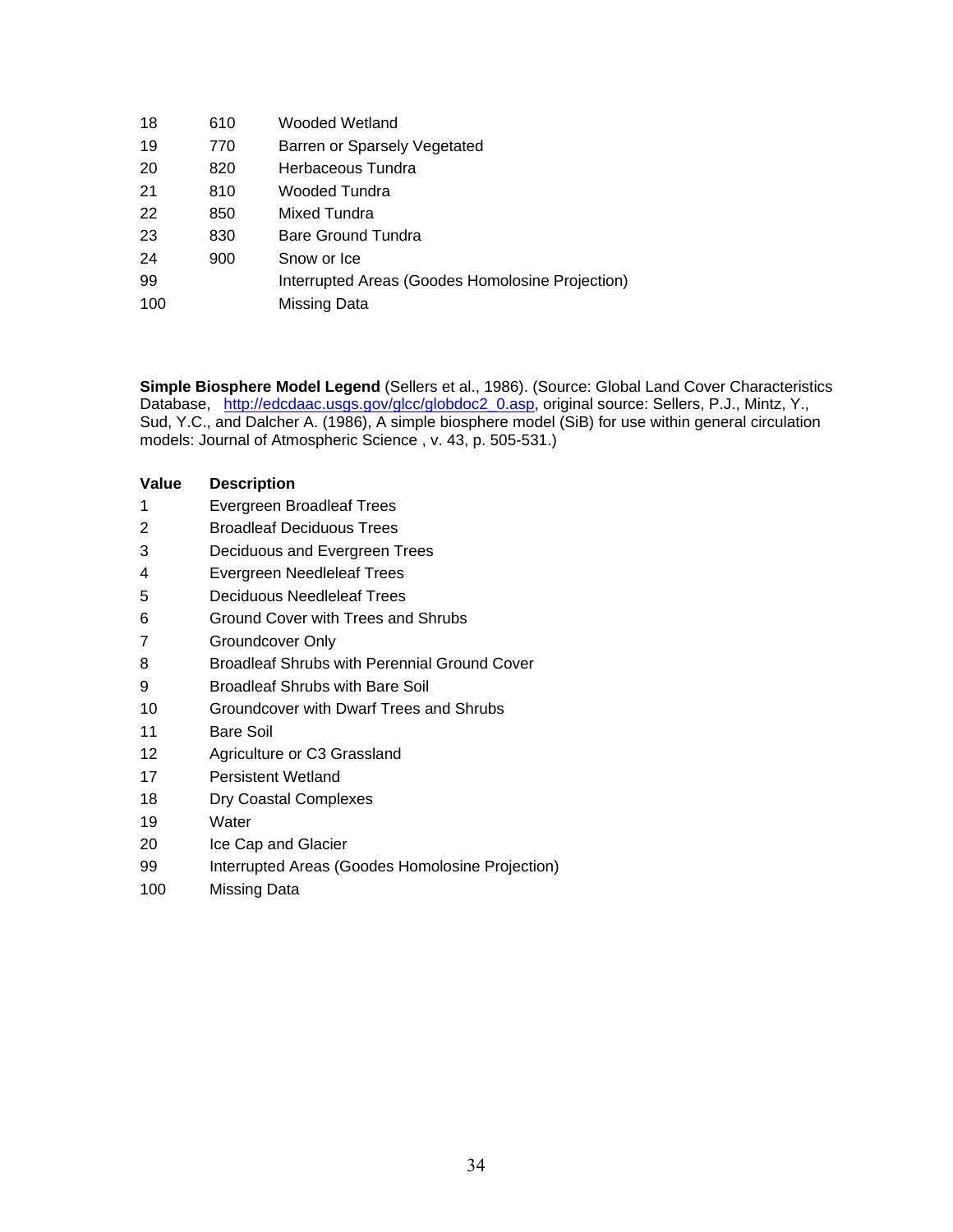**Simple Biosphere 2 Model Legend** (Sellers et al. 1996). (Source: Global Land Cover Characteristics Database, http://edcdaac.usgs.gov/glcc/globdoc2\_0.asp, original source: Sellers, P.J., Randall, D.A., Collatz, G.J., Berry, J.A., Field, C.B., Dazlich, D.A., Zhang, C., Collelo, G.D., and Bounoua, L. (1996), A revised land surface parameterization (SiB2) for atmospheric GCMs - Part Imodel formulation: Journal of Climate , v. 9, p. 676-705.)

| Value | <b>Description</b>                    |
|-------|---------------------------------------|
| 1     | <b>Broadleaf Evergreen Trees</b>      |
| 2     | <b>Broadleaf Deciduous Trees</b>      |
| 3     | <b>Broadleaf and Needleleaf Trees</b> |
| 4     | Needleleaf Evergreen Trees            |
| 5     | Needleleaf Deciduous Trees            |
| 6     | Short Vegetation/C4 Grassland         |
| 7     | <b>Shrubs with Bare Soil</b>          |
| 8     | Dwarf Trees and Shrubs                |
| 9     | Agriculture or C3 Grassland           |

- 10 Water, Wetlands
- 11 Ice/Snow
- 99 Interrupted Areas (Goodes Homolosine Projection)
- 100 Missing Data

**Biosphere Atmosphere Transfer Scheme Legend** (Dickinson et al. 1986). (Source: Global Land Cover Characteristics Database, http://edcdaac.usgs.gov/glcc/globdoc2\_0.asp, original source: Dickinson, R.E., Henderson-Sellers, A., Kennedy, P.J., and Wilson, M.F. (1986), Biosphereatmosphere transfer scheme (BATS) for the NCAR community climate model: NCAR Technical Note NCAR/TN275+STR, Boulder, CO. 69 p.)

#### **Value Description**

- 1 Crops, Mixed Farming
- 2 Short Grass
- 3 Evergreen Needleleaf Trees
- 4 Deciduous Needleleaf Tree
- 5 Deciduous Broadleaf Trees
- 6 Evergreen Broadleaf Trees
- 7 Tall Grass
- 8 Desert
- 9 Tundra
- 10 Irrigated Crops
- 11 Semidesert
- 12 **Ice Caps and Glaciers**
- 13 Bogs and Marshes
- 14 Inland Water
- 15 Ocean
- 16 Evergreen Shrubs